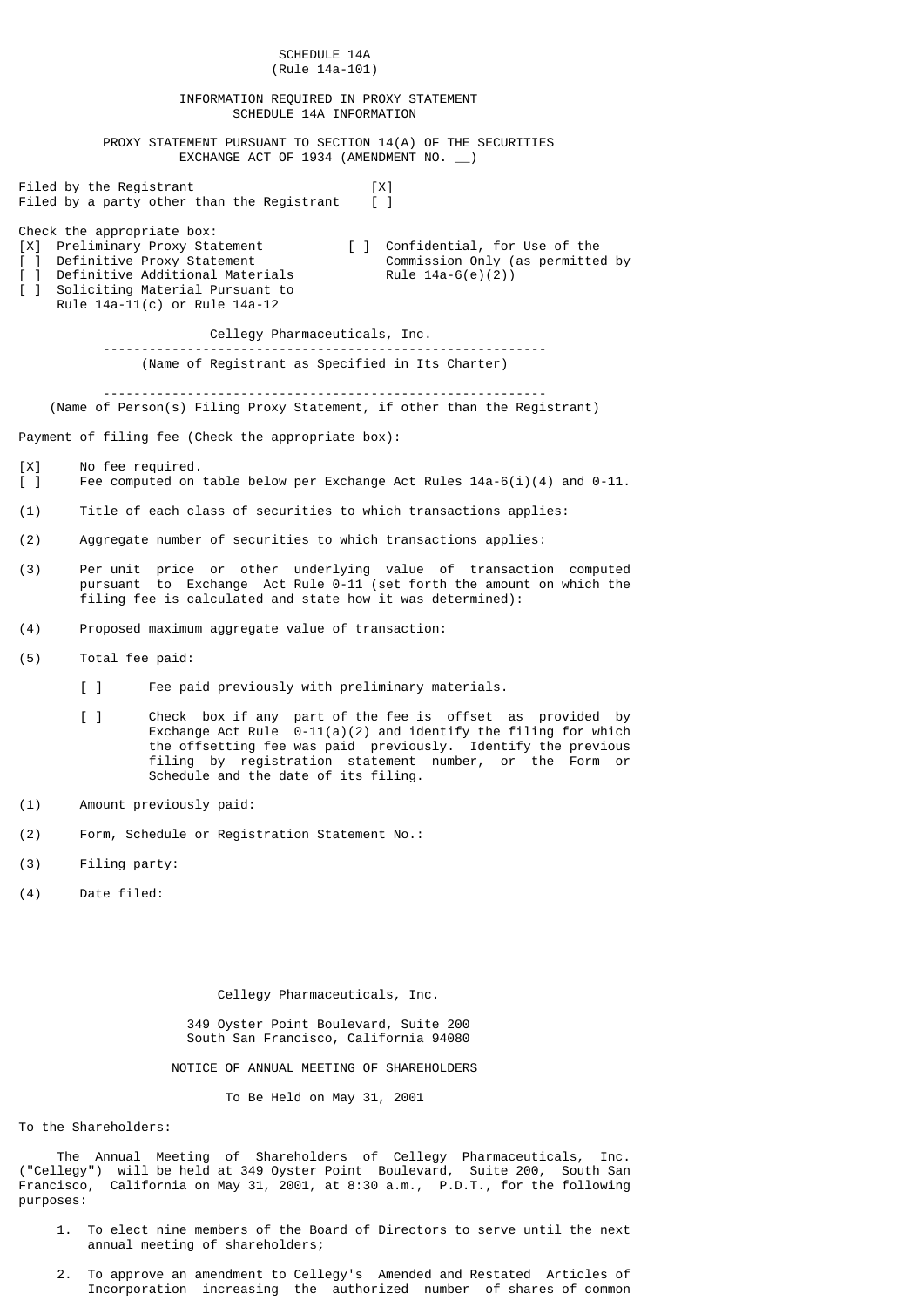stock by 15,000,000 shares, from 20,000,000 to 35,000,000;

- 3. To ratify the appointment of Ernst & Young LLP as Cellegy's independent auditors for the 2001 fiscal year; and
- 4. To transact such other business as may properly come before the meeting or any adjournments thereof.

 The foregoing items of business are more fully described in the Proxy Statement accompanying this notice.

 Only shareholders of record at the close of business on April 10, 2001 are entitled to notice of, and to vote at, the meeting and any adjournments and postponements thereof.

You are cordially invited to attend the meeting in person.

By Order of the Board of Directors

 /s/ K. Michael Forrest ----------------------------------------------- K. Michael Forrest Chairman, President and Chief Executive Officer

South San Francisco, California April 16, 2001

- -------------------------------------------------------------------------------- WHETHER OR NOT YOU PLAN TO ATTEND THE MEETING, PLEASE SIGN AND RETURN THE ACCOMPANYING PROXY CARD AS SOON AS POSSIBLE IN THE ENCLOSED POSTAGE PREPAID ENVELOPE. THANK YOU FOR ACTING PROMPTLY. - --------------------------------------------------------------------------------

 $-1$ - $-1$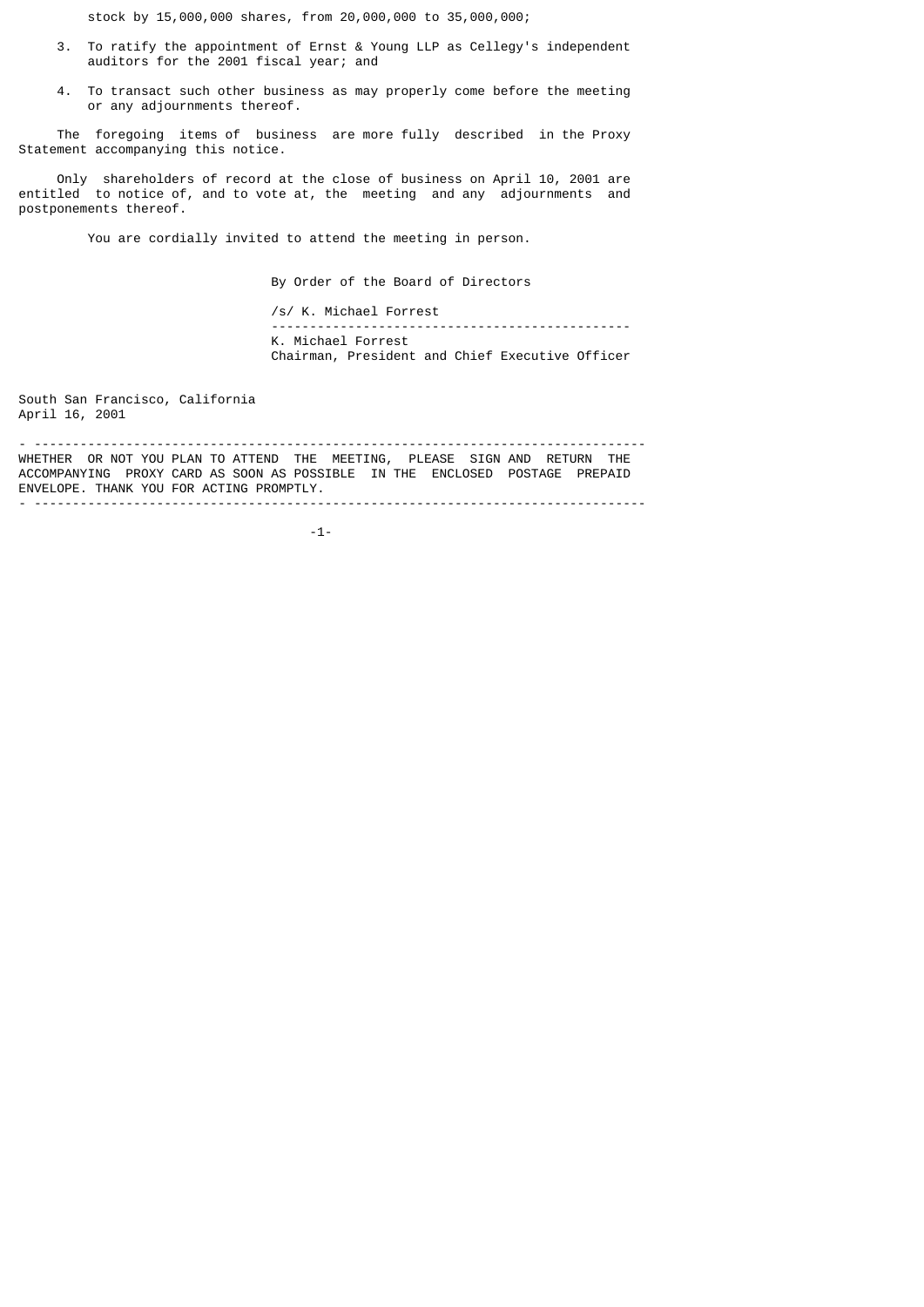Cellegy Pharmaceuticals, Inc. 349 Oyster Point Boulevard, Suite 200 South San Francisco, California 94080

(650) 616-2200

----------------------------

 Annual Meeting of Shareholders PROXY STATEMENT

----------------------------

April 16, 2001

#### To the Shareholders:

 The enclosed proxy is solicited on behalf of the Board of Directors (the "Board") of Cellegy Pharmaceuticals, Inc., a California corporation ("Cellegy"), for use at Cellegy's annual meeting of shareholders, and any adjournments and postponements (the "Annual Meeting") to be held at 8:30 a.m., P.D.T., on May 31, 2001, at 349 Oyster Point Boulevard, Suite 200, South San Francisco, California. Only shareholders of record on the close of business on April 10, 2001 (the "Record Date"), are entitled to notice of, and to vote at, the Annual Meeting. On the Record Date, 13,870,136 shares of common stock, no par value ("common stock"), were outstanding and entitled to vote. A majority of the shares outstanding on the Record Date will constitute a quorum for the transaction of business. This Proxy Statement, our Annual Report to Shareholders, and the accompanying form of proxy were first mailed to shareholders on or about April 16, 2001.

## VOTING RIGHTS AND SOLICITATION OF PROXIES

 Holders of common stock are entitled to one vote for each share of common stock held, except that in the election of directors each shareholder has cumulative voting rights as described below. The authorized number of directors currently is nine. For the election of directors, any shareholder may exercise cumulative voting rights, which enable the shareholder to cast a number of votes equal to the number of shares held multiplied by the number of directors to be elected by the class of stock held. All such votes may be cast for a single nominee or may be distributed among any or all of the nominees. Proxies cannot be voted for a greater number of persons than the number of nominees named. In order to be entitled to cumulate votes, a shareholder must give notice at the Annual Meeting, prior to voting, of the shareholder's intention to do so. In addition, no shareholder will be entitled to cumulate votes for a candidate unless that candidate's name has been placed in nomination before the voting. If one shareholder gives such a notice, all shareholders may cumulate their votes. In such an event, the proxy holder may allocate among the Board of Directors' nominees the votes required by proxies in the proxy holder's sole discretion. Shareholders are requested, by means of the accompanying proxy, to grant discretionary authority to the proxy holders to cumulate votes.

 In the event that a broker, bank, custodian, nominee or other record holder of Cellegy's common stock indicates on a proxy that it does not have discretionary authority to vote certain shares on a particular matter (a "broker non-vote"), those shares will not considered present and entitled to vote with respect to that matter, although they will be counted in determining the presence of a quorum.

-2-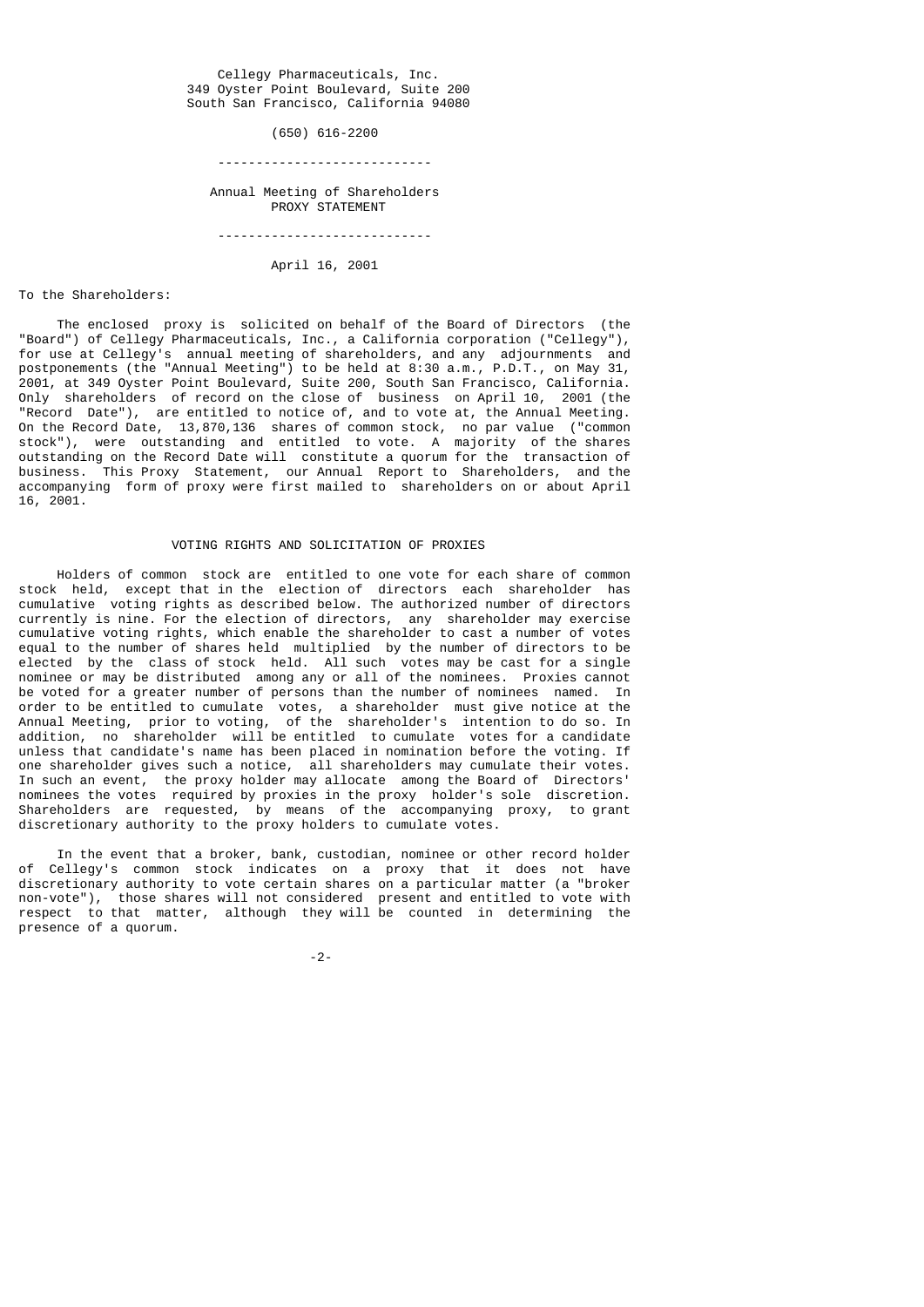Directors will be elected by a plurality of the votes of the shares of common stock present in person or represented by proxy at the Annual Meeting and entitled to vote on the election of directors. Proposal No. 2 requires approval by a majority of the outstanding shares. Proposal No. 3 requires for approval the affirmative vote of the majority of shares of common stock present in person or represented by proxy at the Annual Meeting and entitled to vote on the proposal. For purposes of such proposals, (i) the aggregate number of votes entitled to be cast by all shareholders present in person or represented by proxy at the Annual Meeting, whether those shareholders vote "for," "against," "abstain" or give no instructions, will be counted for purposes of determining the minimum number of affirmative votes required to approve the proposal, (ii) the total number of shares cast "for" Proposal Nos. 2 and 3 or returning a properly signed proxy but giving no instructions will be counted for purposes of determining whether sufficient affirmative votes have been cast, (iii) abstentions will be treated as shares that are present and entitled to vote on the proposal and will have the same effect as a vote against the proposal and (iv) broker non-votes will not be counted as present or voting with respect to such proposals.

 In the event that sufficient votes in favor of the proposals are not received by the date of the Annual Meeting, the persons named as proxies may propose one or more adjournments of the Annual Meeting to permit further solicitations of proxies. Any such adjournment would require the affirmative vote of the majority of the outstanding shares present in person or represented by proxy at the Annual Meeting.

 We will bear the cost of preparing, assembling, printing and mailing the Proxy Statement, the Notice of Annual Meeting of Shareholders and the enclosed form of proxy, as well as the cost of soliciting proxies relating to the Annual Meeting. Following the original mailing of the proxies and other soliciting materials, Cellegy will request that the brokers, custodians, nominees and other record holders forward copies of the proxy and other soliciting materials to persons for whom they hold shares of common stock and request authority for the exercise of proxies. In such cases, upon the request of the record holders, Cellegy will reimburse such holders for their reasonable expenses. The original solicitation of proxies by mail may be supplemented by telephone, telegram and personal solicitation by directors, officers and employees of Cellegy.

#### REVOCABILITY OF PROXIES

 Any shareholder giving a proxy in the form accompanying this Proxy Statement has the power to revoke the proxy before its use. A proxy can be revoked (i) by an instrument of revocation delivered before the Annual Meeting to the Secretary of Cellegy at its principal executive offices, (ii) by a duly executed proxy bearing a later date or time than the date or time of the proxy being revoked or (iii) by voting in person at the Annual Meeting. Please note, however, that if a shareholder's shares are held of record by a broker, bank, custodian or other nominee and that shareholder wishes to vote at the Annual Meeting, the shareholder must bring to the Annual Meeting a letter from the broker, bank, custodian or other nominee confirming that shareholder's beneficial ownership of the shares. Attendance at the Annual Meeting will not by itself revoke a proxy.

-3-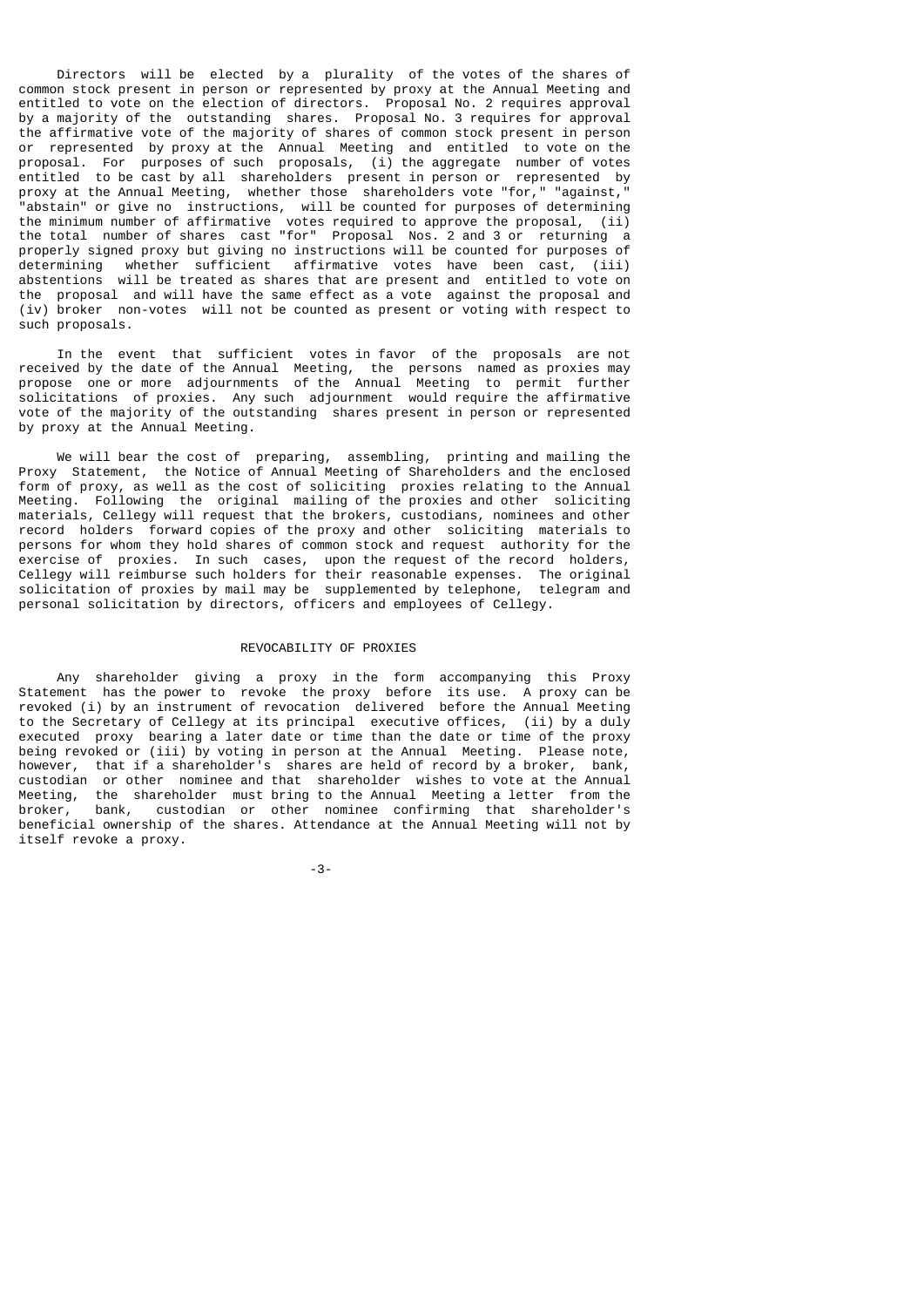### PROPOSAL NO. 1

#### ELECTION OF DIRECTORS

## Nominees

 Nine directors are to be elected to the Board at the Annual Meeting to serve until the next annual meeting of shareholders and until their respective successors are elected and qualified or until the death, resignation, or removal of the director. Each of the nominees is currently a director of Cellegy. If any nominee is unable or unwilling to serve as a director, the proxies may be voted for such substitute nominee as the proxy holder may determine. The Board has no reason to believe that any of the persons named below will be unable or unwilling to serve as a director if elected. Proxies received will be voted "FOR" the election of the nominees named below unless the proxy is marked in such a manner as to withhold authority so to vote.

 The names of the nominees and certain information about them are set forth below:

| Name                           | Age | Principal<br>Occupation                                                                             | Director<br>Since |
|--------------------------------|-----|-----------------------------------------------------------------------------------------------------|-------------------|
| K. Michael Forrest             | 57  | Chairman, President and Chief<br>Executive Officer of Cellegy                                       | 1996              |
| Carl R. Thornfeldt, M.D.       | 49  | Cellegy Founder and Consultant,<br>Clinical Dermatologist                                           | 1989              |
| Jack L. Bowman (1)             | 68  | Former Group Chairman, Johnson &<br>Johnson                                                         | 1996              |
| Felix J. Baker, Ph.D. (1)      | 31  | Institutional Investment Manager                                                                    | 2000              |
| Julian C. Baker (2)            | 34  | Institutional Investment Manager                                                                    | 2000              |
| Tobi B. Klar, M.D.             | 46  | Dermatologist and Associate Clinical<br>Professor in Dermatology, Albert<br>Einstein Medical Center | 1995              |
| Ronald J. Saldarini, Ph.D. (2) | 61  | Former President, Wyeth Lederle<br>Vaccines                                                         | 1999              |
| Alan A. Steigrod (1)           | 63  | Managing Director, Newport HealthCare<br>Ventures                                                   | 1996              |
| Larry J. Wells $(2)$           | 58  | President, Wells Investment Group                                                                   | 1989              |

- ------------------

(1) Member of the Compensation Committee.

(2) Member of the Audit Committee.

-4-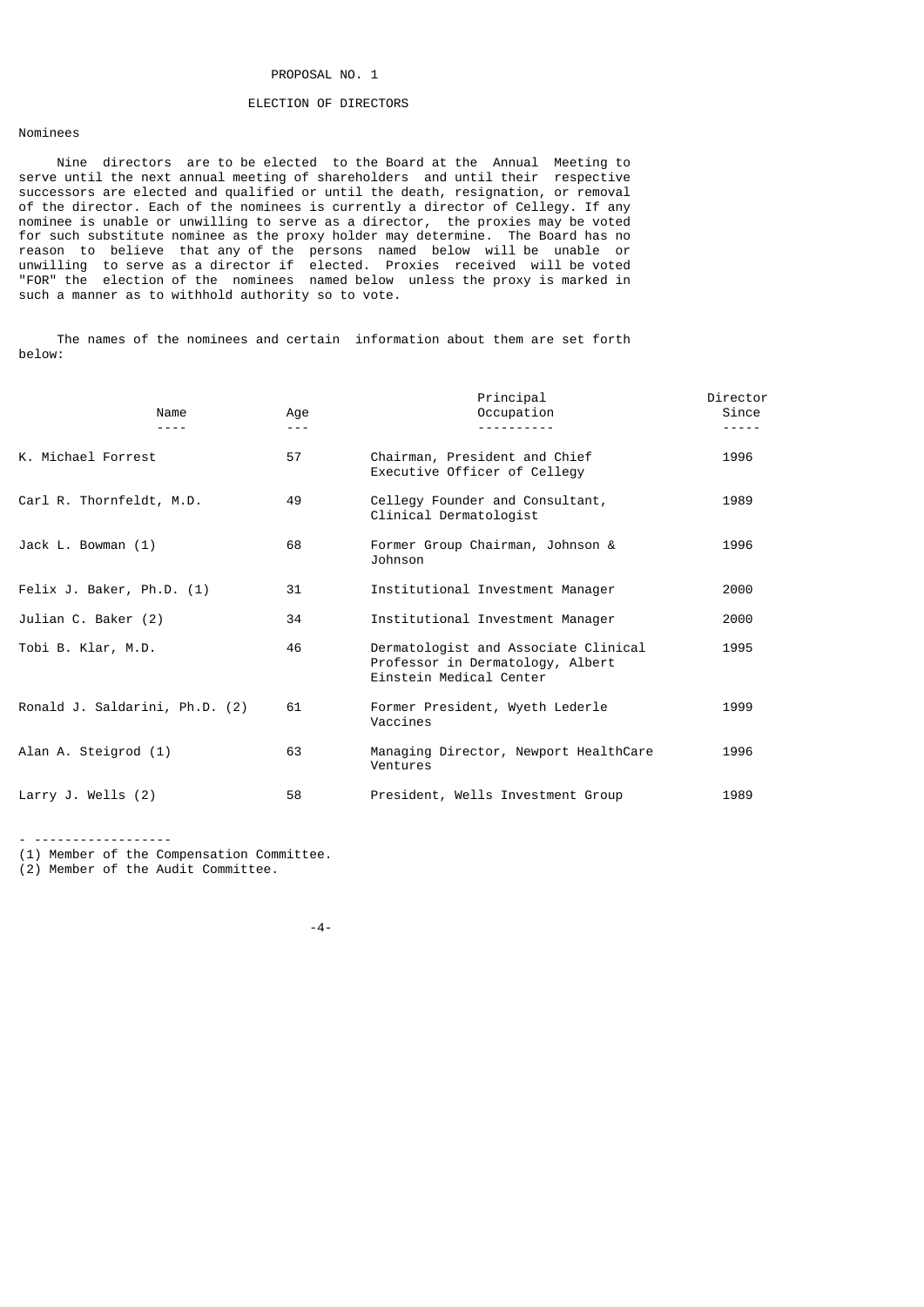Directors hold office until the next annual meeting of shareholders and until their respective successors have been elected and qualified. Cellegy has agreed that as long as Four Partners and persons and entities affiliated with Four Partners or the Tisch family (as reflected in joint Schedule 13Ds or similar filings (collectively, "Four Partners") own at least 1,250,000 shares of Cellegy common stock, upon the request of Four Partners Cellegy will cause the Board to nominate either Julian Baker or Felix Baker, or another designee reasonably satisfactory to Cellegy, as a director. In addition, pursuant to a resolution adopted by the Board, the Tisch family may nominate a second representative for consideration by the Board. Julian Baker and Felix Baker were appointed and are nominated pursuant to these arrangements. Executive officers are chosen by and serve at the discretion of the Board of Directors, subject to any written employment agreements with Cellegy.

 K. Michael Forrest. Mr. Forrest became Chairman in May 2000 and has been President, CEO and a director since December 1996. From January 1996 to November 1996, he served as a biotechnology consultant. From November 1994 to December 1995, he served as President and CEO of Mercator Genetics, a public biotechnology company. From March 1991 to June 1994, he served as President and CEO of Transkaryotic Therapies, Inc., a public biotechnology company. From 1968 to 1991, Mr. Forrest held a series of positions with Pfizer, Inc. and senior management positions with American Cyanamid, including Vice President of Lederle U.S. and Lederle International. He is a director of AlphaGene Inc., a private functional genomics company, and INEX Pharmaceuticals, a public company developing anti-cancer products.

 Carl R. Thornfeldt, M.D. Dr. Thornfeldt is a co-founder and a director, as well as a physician, board certified in dermatology. Dr. Thornfeldt served as Chairman from 1996 to July 2000 and as acting CEO from July 1996 to December 1996. In addition, Dr. Thornfeldt served as Vice President, Research and Development from October 1994 until May 1996. Since 1983, Dr. Thornfeldt has maintained a private dermatology practice and is an Assistant Clinical Professor in Dermatology at the University of Oregon Health Sciences Center. He completed his dermatology residency at the University of California, San Diego. He has authored numerous publications and is named as the sole inventor or one of several inventors of over twenty U.S. patents. Dr. Thornfeldt received his M.D. from the University of Oregon Health Sciences Center.

 Daniel L. Azarnoff, M.D. Dr. Azarnoff joined Cellegy as Vice President, Clinical and Regulatory Affairs in October 1997. He became Senior Vice President in July 1999, and in February 2001 assumed the position of Sr. Vice President of Medical and Regulatory Affairs and was given the additional responsibility of Medical Director. Since January 1986, Dr. Azarnoff has been President of D.L. Azarnoff Associates and will continue consulting to the industry on a part-time basis. From August 1978 to December 1985, he served as President of Research and Development at G.D. Searle and Co. From July 1967 to August 1978, he was KUMC Distinguished Professor of Medicine and Pharmacology, as well as the Director of the Clinical Pharmacology-Toxicology Center at the University of Kansas Medical Center. Dr. Azarnoff has also served as a member of advisory and expert committees within the Food and Drug Administration, World Health Organization, American Medical Association, National Academy of Sciences and National Institutes of Health. He received his M.D. from the University of Kansas Medical School. Dr. Azarnoff is currently director of Western Center Clinical Trials, and Entropin, Inc.

 John J. Chandler. Mr. Chandler became Vice President, Corporate Development in May 1998. From January 1995 to March 1998, he served as Vice President, Europe for the Medical Device Division

-5-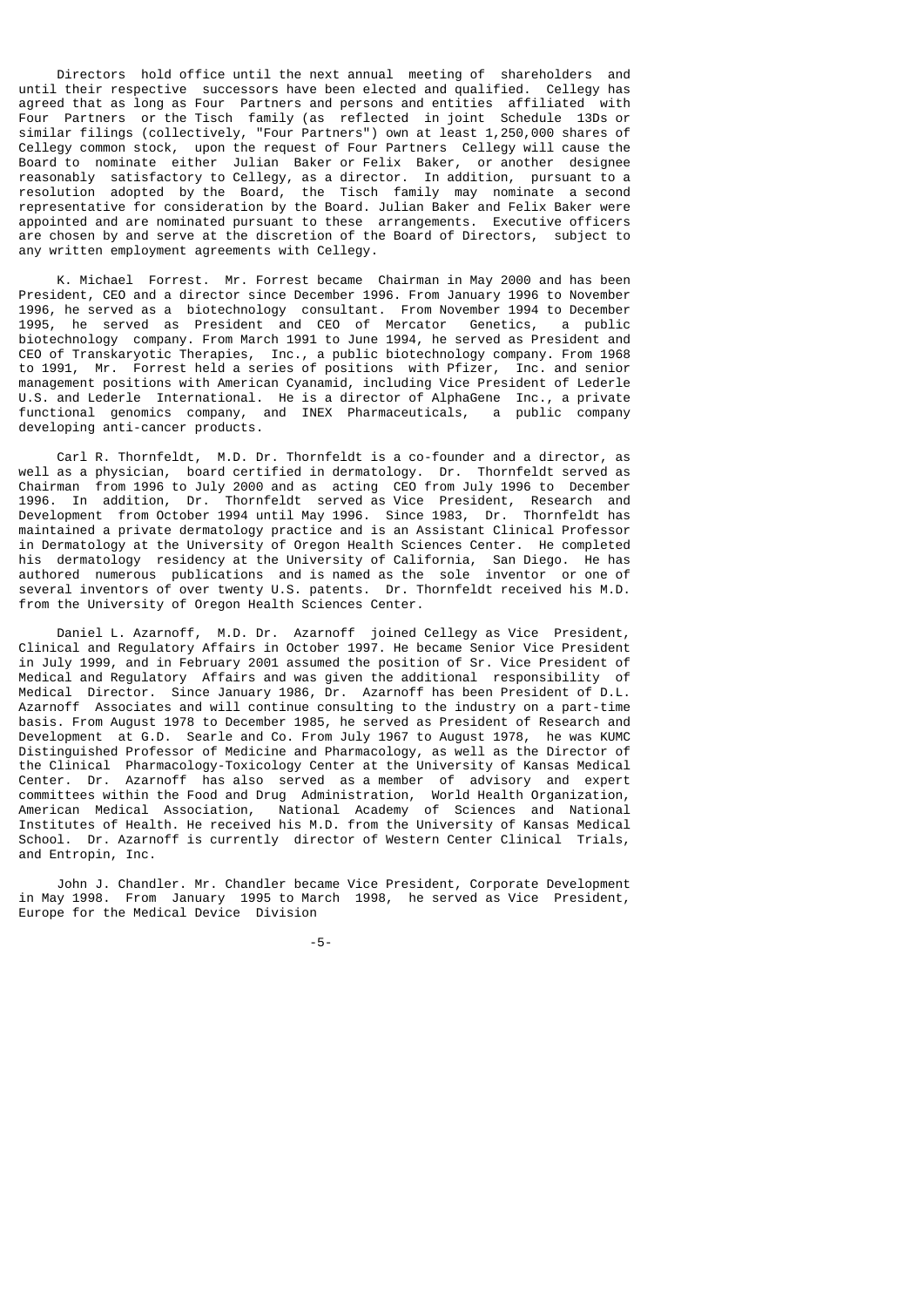of American Home Products. During 1994, he was Area Director, Europe/Latin America for American Home Products. From 1968 to 1993, he held a series of management and senior management positions with American Cyanamid Company. Mr. Chandler holds an M.B.A. in Marketing from Seton Hall University and a B.S. in Biology from the Queens College of the City University of New York.

 A. Richard Juelis. Mr. Juelis became Vice President, Finance and Chief Financial Officer in November 1994. From January 1993 to September 1994 he served as Vice President, Finance and Chief Financial Officer for VIVUS, Inc., a publicly traded drug delivery company. From October 1990 to December 1992, he served as Vice President, Finance and Chief Financial Officer at XOMA Corporation, a public biotechnology company. Mr. Juelis has also held domestic and international financial and general management positions with Hoffmann-LaRoche from 1976 to 1982, and Schering-Plough from 1983 to 1990.

 Felix J. Baker, Ph.D. Dr. Baker became a director in May 2000. He has managed healthcare investments for the Tisch family since 1994, as well as other investment partnerships focused on the life sciences industry. Dr. Baker is a director of Neurogen Corporation, a public pharmaceutical company, and several private companies. He holds a B.S. degree and a Ph.D. in Immunology from Stanford University. Dr. Baker is the brother of Julian C. Baker, who is also a director of Cellegy.

 Julian C. Baker. Mr. Baker became a director in December 2000. He has managed healthcare investments for several investment funds including funds for the Tisch family since 1994. Previously, Mr. Baker was an investment banker with the Merchant Banking Division of Credit Suisse First Boston. Mr. Baker is a director of Neurogen Corporation, a public pharmaceutical company, and several private companies. He holds a B.A. degree from Harvard University.

 Jack L. Bowman. Mr. Bowman became a director in December 1996. He is currently a consultant to various pharmaceutical and biotechnology industry groups. From August 1987 to January 1994, he was Company Group Chairman at Johnson & Johnson, where he managed much of its global diagnostic and pharmaceutical businesses. Before then, Mr. Bowman held executive positions with CIBA-Geigy and American Cyanamid, where he had responsibility for worldwide pharmaceutical, medical device and consumer product divisions. He is currently a director of Celgene Corporation, NeoRx Corp., Cell Therapeutics, Inc., Targeted Genetics, Inc. and Osiris Therapeutics, and is the Chairman of Reliant Pharmaceuticals.

 Tobi B. Klar, M.D. Dr. Klar became a director in June 1995. She is a physician, board certified in dermatology. Since 1986, Dr. Klar has maintained a private dermatology practice and has served as Co-Chairperson of the Department of Dermatology at New Rochelle Hospital Medical Center, New Rochelle, New York, and Associate Clinical Professor in dermatology at Albert Einstein Medical Center in New York City. Dr. Klar holds an M.D. from the State University of New York.

 Ronald J. Saldarini, Ph.D. Dr. Saldarini became a director in July 1999, after retiring from American Home Products (AHPHe serves on two committees (Military Vaccines, Immunization Finance) at the National Academy of Sciences Institute of Medicine and is a consultant to the Malaria Vaccine Initiative. He is also associate with Naimark and Associates, a consulting firm, which provides service to the healthcare industry. Prior to his board membership, he was the President of Wyeth Lederle Vaccines and Pediatrics, a division of AHP from January 1995 to June 1999. He was also President of the Lederle-Praxis Biologicals Division from 1989 through 1994. He has been a member of the National Vaccine Advistory Committee and the National Advisory Commission on Childhood Vaccines. He received his Ph.D. in Biochemistry and Physiology. He is currently director of Idun Pharmaceuticals, Therion Biologics, Alphavax and Medarex, Inc.

-6-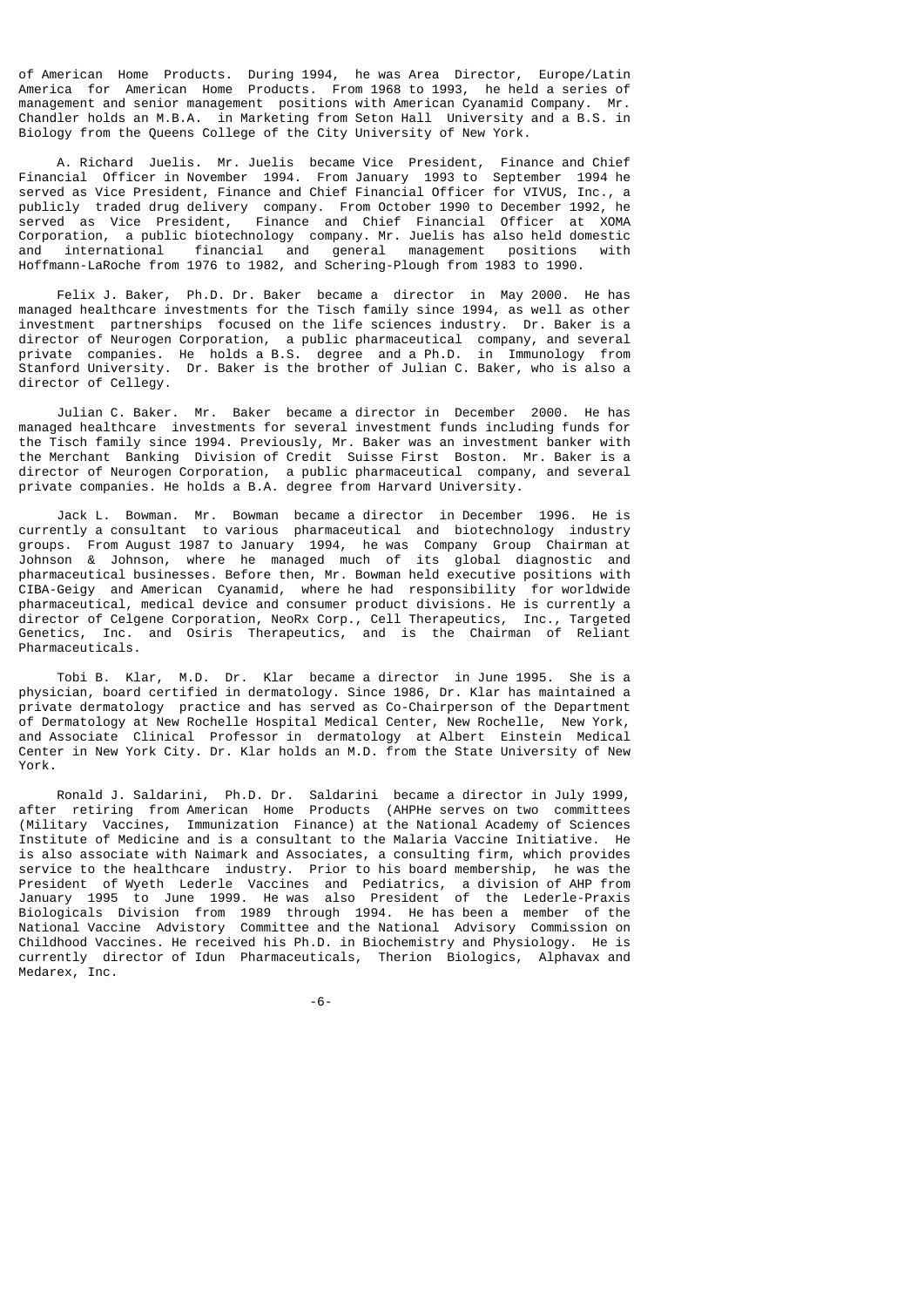Alan A. Steigrod. Mr. Steigrod became a director in July 1996. Since January 1996, he has been Managing Director of Newport HealthCare Ventures, which invests in and advises biopharmaceutical companies. From March 1993 to November 1995, he served as President and CEO of Cortex Pharmaceuticals, Inc. From February 1991 to February 1993, he worked as a biotechnology consultant. From March 1981 through February 1991, Mr. Steigrod held a series of executive positions with Glaxo Wellcome, Inc., serving as Chairman of Glaxo's operating committee, as well as on its board of directors. Prior to Glaxo, Mr. Steigrod held a number of senior management positions with Boehringer Ingelheim, Ltd. and Eli Lilly & Co. He is a director of Sepracor Inc. and NeoRx Corporation.

 Larry J. Wells. Mr. Wells became a director in 1989. For the past eighteen years, he has been a venture capitalist. He is the President of Wells Investment Group, the General Partner of Daystar Partners, and the founder of Sundance Venture Partners, L.P., a venture capital fund. Mr. Wells is a director of Identix, Inc., Isonics Corp., Wings America and CCF Brands.

## Board of Directors Meetings and Committees

 During the fiscal year ended December 31, 2000 ("fiscal 2000"), the Board held eight meetings, including telephone conference meetings. Each nominee who was a director during fiscal 2000 attended at least 75% of meetings of the Board and any committee on which he or she served.

 Standing committees of the Board include an Audit Committee and a Compensation Committee. The Board does not have a nominating committee or a committee performing similar functions.

 Mr. Wells, Dr. Saldarini and Mr. Julian Baker are the current members of the Audit Committee. The Audit Committee met twice during fiscal 2000, and the auditors conducted two telephonic calls with the Committee Chairman to independently review certain quarterly financial results. The Audit Committee reviews our accounting practices, internal control systems and meets with our outside auditors concerning the scope and terms of their engagement and the results of their audits.

 Messrs. Bowman, Steigrod and Dr. Felix Baker are the current members of the Compensation Committee. The Compensation Committee met six times during 2000, including telephonic meetings, and acted by written consent twice. The Compensation Committee recommends compensation for officers and employees of Cellegy, and grants options and stock awards under our employee benefit plans.

#### Director Compensation

 Directors employed by Cellegy did not receive any monetary fees for services performed for Cellegy during 2000. Outside directors are reimbursed for their travel expenses related to Board meetings. In addition, they receive a fee of \$1,250 for each Board meeting attended in person. Also, outside directors receive \$500 for each committee meeting attended in person.

 Non-employee directors of Cellegy are eligible to participate in the 1995 Directors' Stock Option Plan (the "Directors' Plan"). A total of 250,000 shares of common stock are reserved for issuance to eligible directors pursuant to the Directors' Plan. The Directors' Plan is currently administered by the Compensation Committee of the Board. On the date on which an eligible director is elected, the director is granted a non-qualified stock option (normally with a term of ten years) (an "Initial Option") to acquire 30,000 shares. Thereafter, on the first business day after our annual meeting of shareholders, an eligible director will be granted a ten-year option (an "Annual Option") to acquire 8,000 shares. The exercise price of all such options is the fair market value of the shares on the grant date. Initial Options generally

-7-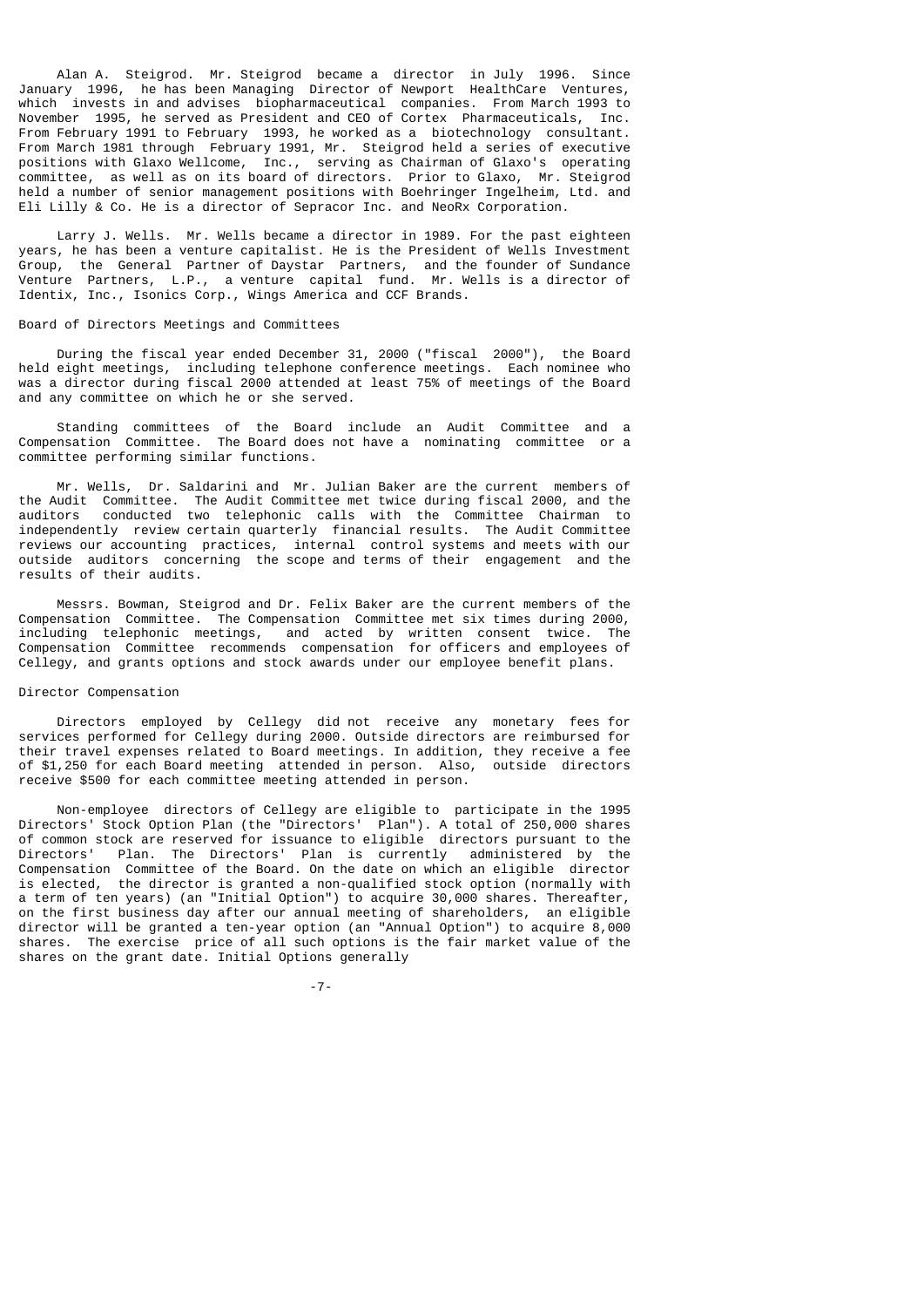are exercisable immediately with respect to 25% of the shares subject to the option, and become exercisable with respect to the remaining shares subject to the option upon the first, second, and third anniversaries of the grant date. Annual Options become exercisable with respect to 33.3% of the shares on each of the first, second and third anniversary of the grant date. During fiscal 2000, Annual Options to acquire 8,000 shares at an exercise price of \$4.81 per share were granted to each of Jack L. Bowman, Tobi B. Klar, M.D., Ronald J. Saldarini, Alan A. Steigrod and Larry J. Wells, an Initial Option to acquire 30,000 shares at an exercise price of \$4.81 was granted to Felix J. Baker and an Initial Option to acquire 30,000 shares at an exercise price of \$5.50 was granted to Julian C. Baker.

> THE BOARD OF DIRECTORS RECOMMENDS A VOTE FOR THE ELECTION OF EACH OF THE NOMINATED DIRECTORS.

-8-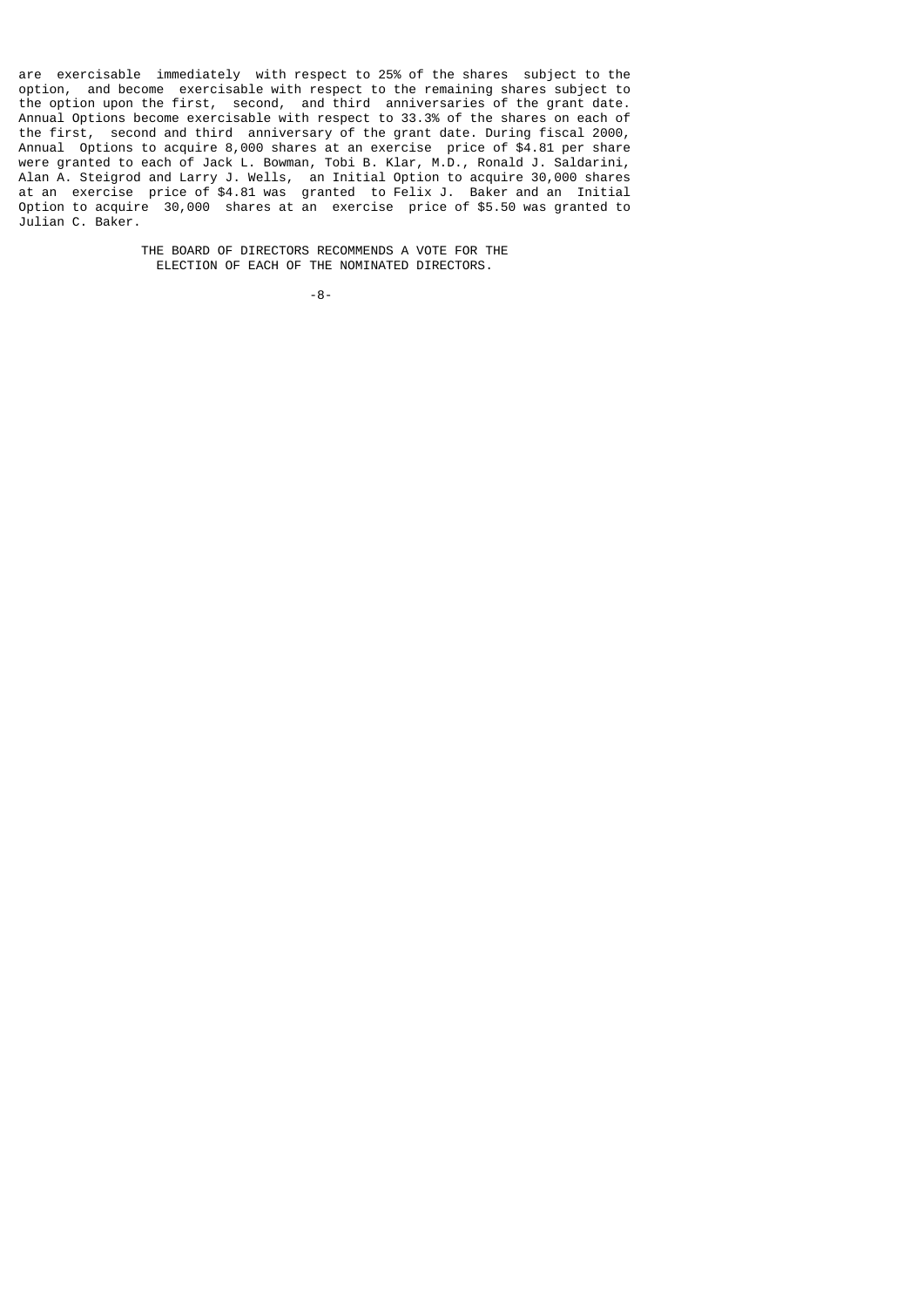### APPROVAL OF AMENDMENT TO INCREASE TOTAL NUMBER OF AUTHORIZED SHARES UNDER AMENDED AND RESTATED ARTICLES OF INCORPORATION

 Cellegy's Amended and Restated Articles of Incorporation (the "Restated Articles") currently authorize us to issue up to 20,000,000 shares of common stock and 5,000,000 shares of preferred stock. This Proposal would amend our Restated Articles to authorize us to issue up to 35,000,000 shares of common stock and 5,000,000 shares of preferred stock.

 The larger number of authorized shares of common stock provided for in this Proposal will provide us with the flexibility to undertake various types of transactions, including stock splits, issuances of stock dividends, financings, increases in the shares reserved for issuance under our equity incentive plans, or other corporate transactions not yet determined, without the expense and delay of a special meeting of shareholders. As of March 31, 2001, 13,866,936 shares of common stock were issued and outstanding and 2,844,887 shares of common stock were issuable upon the exercise of outstanding warrants and options and options that may be granted in the future under our equity incentive plans, and we therefore have approximately 3,288,177 shares available for issuance in the future. Consequently, the number of shares currently authorized would not be sufficient, for example, to approve a stock split without first obtaining shareholder approval. The proposed increase in the number of shares of common stock from 20,000,000 shares to 35,000,000 would result in our having approximately 18,288,177 shares available for issuance in the future. Except for the 2,844,887 shares reserved to cover past and future grants under existing incentive plans and outstanding warrants as described above, Cellegy has no present arrangements or plans concerning the issuance or use of a material amount of shares of common stock. Although we currently have no agreements or understandings with respect to material acquisitions, the increase in the number of shares of common stock will provide us with additional flexibility with regard to any future acquisition.

 Under this Proposal, the additional shares of common stock would be available for issuance without further shareholder action, unless shareholder action is otherwise required by California law or the rules of any stock exchange or automated quotation system on which the common stock may then be listed or quoted.

 The additional authorized shares will (i) be part of the existing class of common stock, (ii) not affect the terms of the common stock or the rights of the holders of common stock and (iii) have the same rights and privileges as the shares of common stock presently outstanding. Shareholders' current ownership of common stock will not give them automatic rights to purchase any of the additional authorized shares. Any future issuance of additional authorized shares of common stock will decrease the existing shareholders' equity ownership and may have dilutive effect on earnings per share of common stock and on the equity and voting rights of those holding common stock at the time the additional authorized shares are issued. Although not a factor in the Board's decision to propose the amendment to the Restated Articles, the additional shares of common stock that would become available for issuance if the proposed amendment were adopted could also be used by us to oppose a hostile takeover attempt or delay or prevent changes of our control or changes in or removal of our management. For example, without further shareholder approval, our Board could strategically sell shares of common stock in a private transaction to purchasers who would oppose a takeover or favor the current Board. Cellegy is not aware of any effort to accumulate Cellegy securities or to obtain control of the company by means of a tender offer, proxy contest or otherwise. Although this proposal to increase the number of authorized shares of common stock has been prompted by business and financial considerations, not by threat of any attempt to accumulate shares or otherwise gain control of us, shareholders nevertheless should be aware that approval of the Proposal could hinder or prevent transactions resulting in a change of control, including transactions that

-9-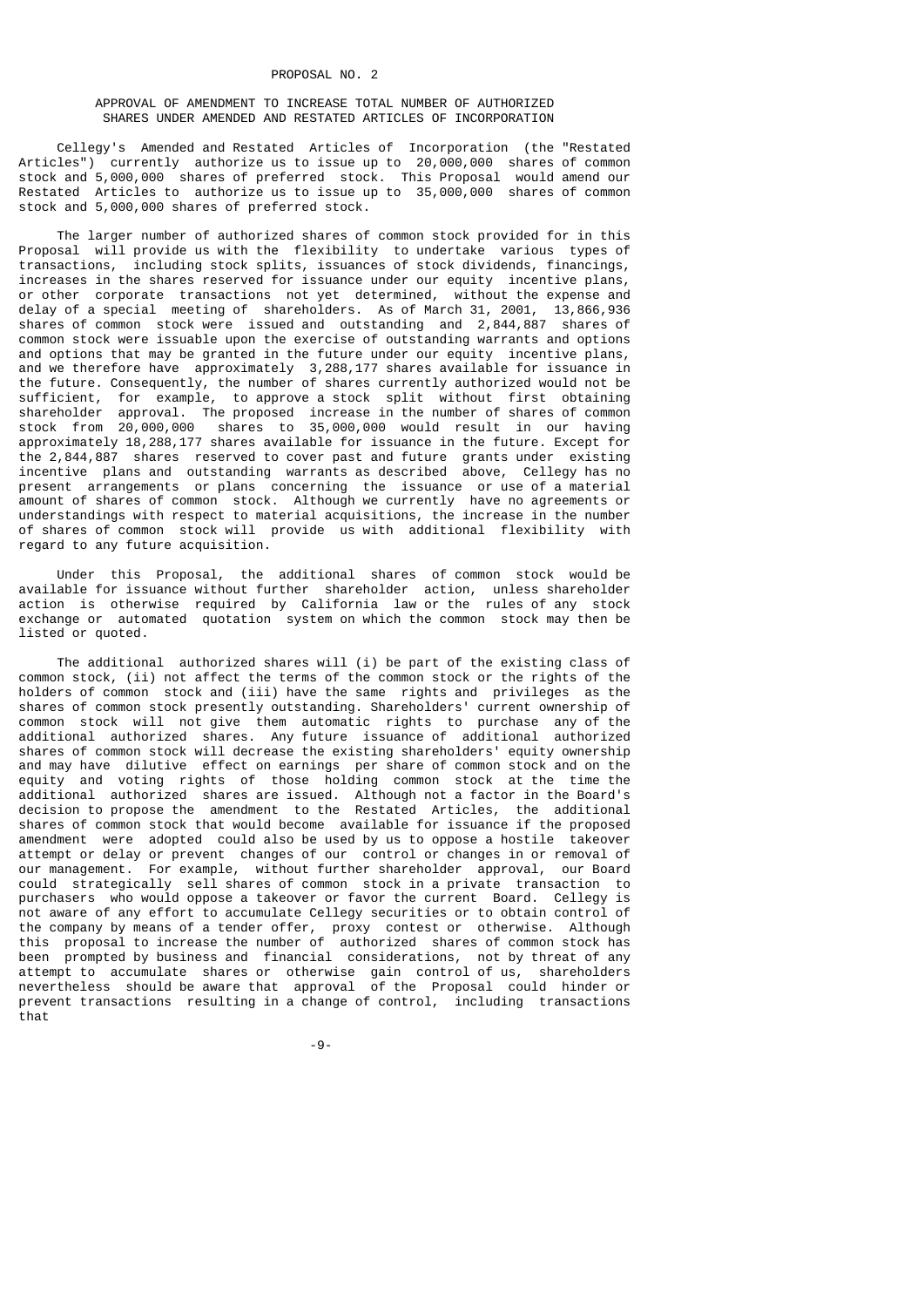are favored by a majority of the independent shareholders or in which shareholders might otherwise receive a premium for their shares over then-current market prices or benefit in some other manner.

 In addition, the authority granted by our Restated Articles to our Board to fix the designations, powers, preferences, rights, qualification, limitations and restrictions of any class or series of our preferred stock could be sued for anti-takeover purposes. The proposal to increase the number of authorized shares of common stock, however, is not part of any plan to adopt a series of amendments having an anti-takeover effect.

## Vote Required and Board Of Directors' Recommendation

 The affirmative vote of a majority of the outstanding shares of common stock is required for approval of this proposal. The proxy holders intend to vote all proxies received by them FOR the amendment of the Amended and Restated Articles of Incorporation. Abstentions are not affirmative votes and, therefore, will have the same effect as a vote against the proposal.

> THE BOARD OF DIRECTORS UNANIMOUSLY RECOMMENDS A VOTE "FOR" THE AMENDMENT OF THE COMPANY'S AMENDED AND RESTATED ARTICLES OF INCORPORATION

-10-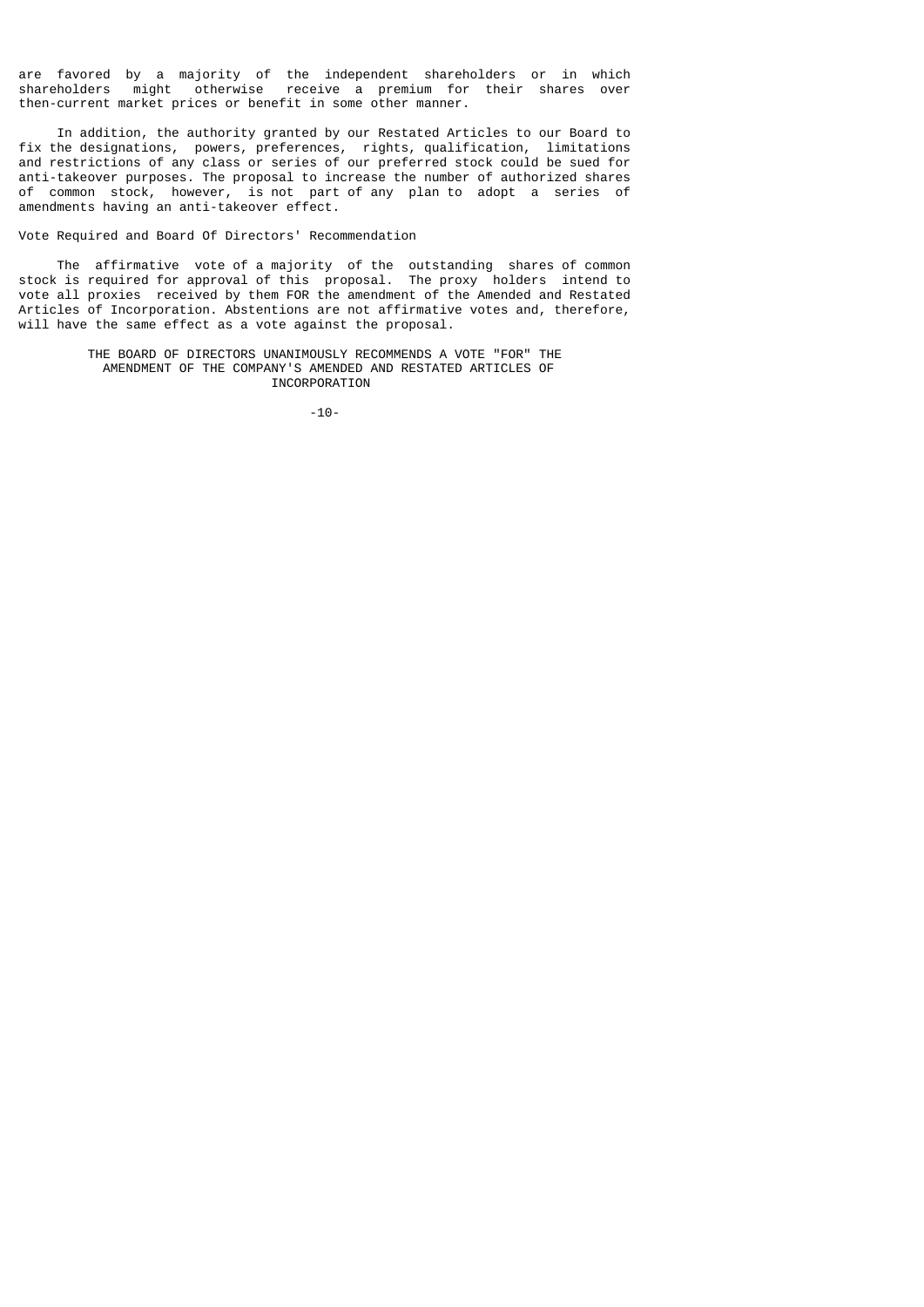#### PROPOSAL NO. 3

## RATIFICATION OF SELECTION OF INDEPENDENT PUBLIC ACCOUNTANTS

 Cellegy has engaged Ernst & Young LLP as its principal independent public accountants to perform the audit of Cellegy's financial statements for fiscal 2001. Ernst & Young LLP has audited Cellegy's financial statements since 1989. The Board of Directors expects that representatives of Ernst & Young LLP will be present at the Annual Meeting, will be given an opportunity to make a statement at the meeting if they desire to do so, and will be available to respond to appropriate questions.

> THE BOARD OF DIRECTORS RECOMMENDS A VOTE FOR THE RATIFICATION OF THE SELECTION OF ERNST & YOUNG LLP.

> > -11-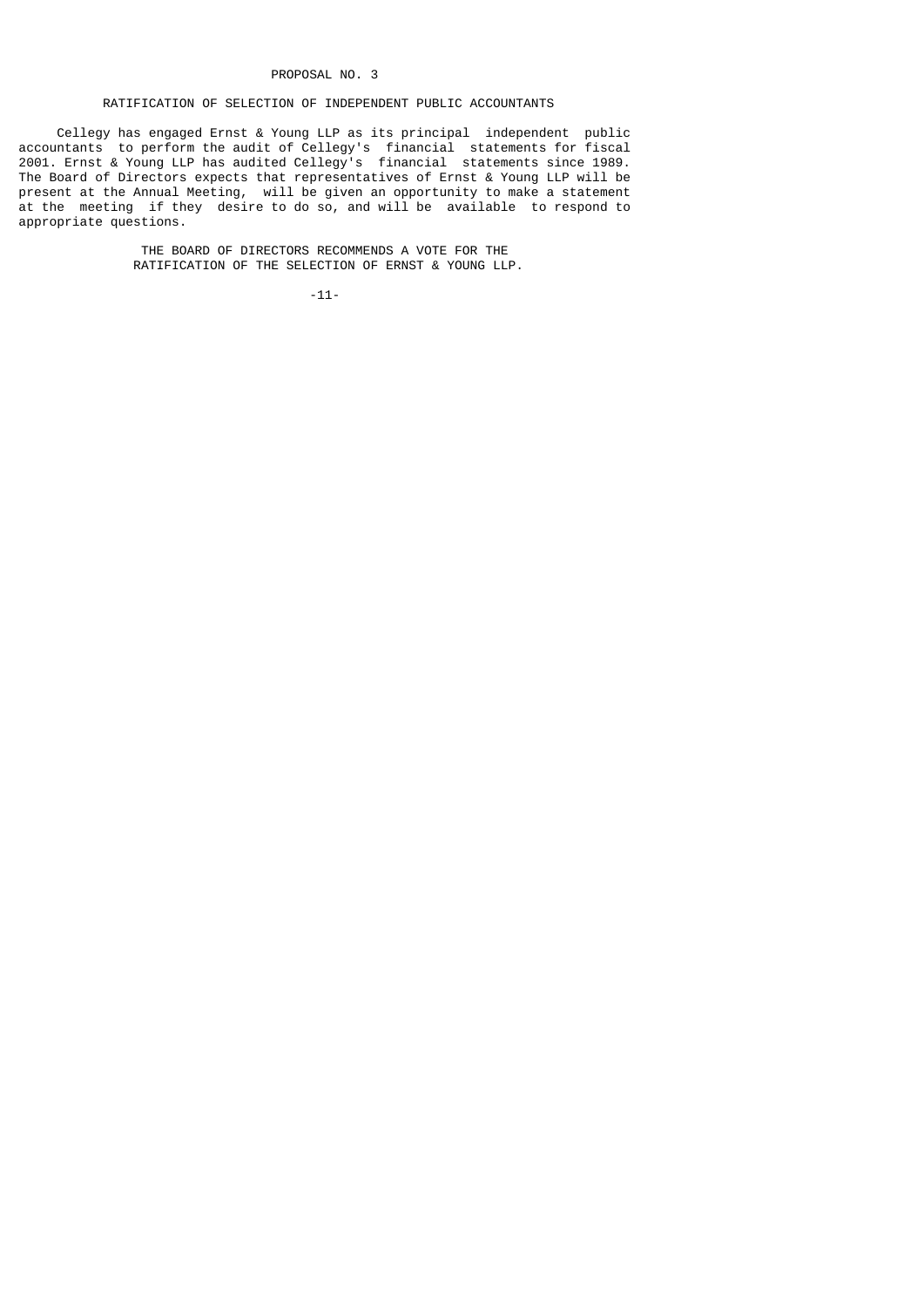## SECURITY OWNERSHIP OF CERTAIN BENEFICIAL OWNERS AND MANAGEMENT

 The following table sets forth, as of March 31, 2001, certain information known to Cellegy regarding the ownership of shares of common stock by (i) each person known to Cellegy to be a beneficial owner of more that 5% of the outstanding shares of common stock, (ii) each director, (iii) each Named Officer (see "Executive Compensation") and (iv) all directors and executive officers as a group.

|                                                                                                                | Shares Beneficially<br>Owned $(1)$ |         |  |  |
|----------------------------------------------------------------------------------------------------------------|------------------------------------|---------|--|--|
| Name<br>----                                                                                                   | Number<br>------                   | Percent |  |  |
| Andrew H. Tisch $(2)(3)(8)(9)$                                                                                 | 1,775,800                          | 12.8%   |  |  |
| Daniel R. Tisch $(2)(4)(8)(9)$                                                                                 | 1,775,800                          | 12.8%   |  |  |
| James S. Tisch $(2)(5)(8)(9)$                                                                                  | 1,795,000                          | 12.9%   |  |  |
| Thomas J. Tisch $(2)(6)(8)(9)$                                                                                 | 1,775,800                          | 12.8%   |  |  |
| Janus Funds (10)<br>100 Fillmore Street<br>Denver, CO 80206                                                    | 1,152,080                          | 8.3%    |  |  |
| Framlington Funds (11)<br>Pepys Street<br>London, EC3N 4ADA, United Kingdom                                    | 917,797                            | 6.6%    |  |  |
| Capital Research & Management (12)<br>One Market Street<br>Stuart Tower, Suite 1800<br>San Francisco, CA 94105 | 825,000                            | 5.9%    |  |  |
| K. Michael Forrest (13)<br>349 Oyster Point Blvd., Suite 200<br>South San Francisco, CA 94080                  | 1,103,661                          | 8.1%    |  |  |
| Carl R. Thornfeldt, M.D. (14)<br>1021 S.W. 5th Avenue<br>Ontario, OR 97914                                     | 632,040                            | 4.6%    |  |  |
| A. Richard Juelis (15)                                                                                         | 107,822                            | $\star$ |  |  |

-12-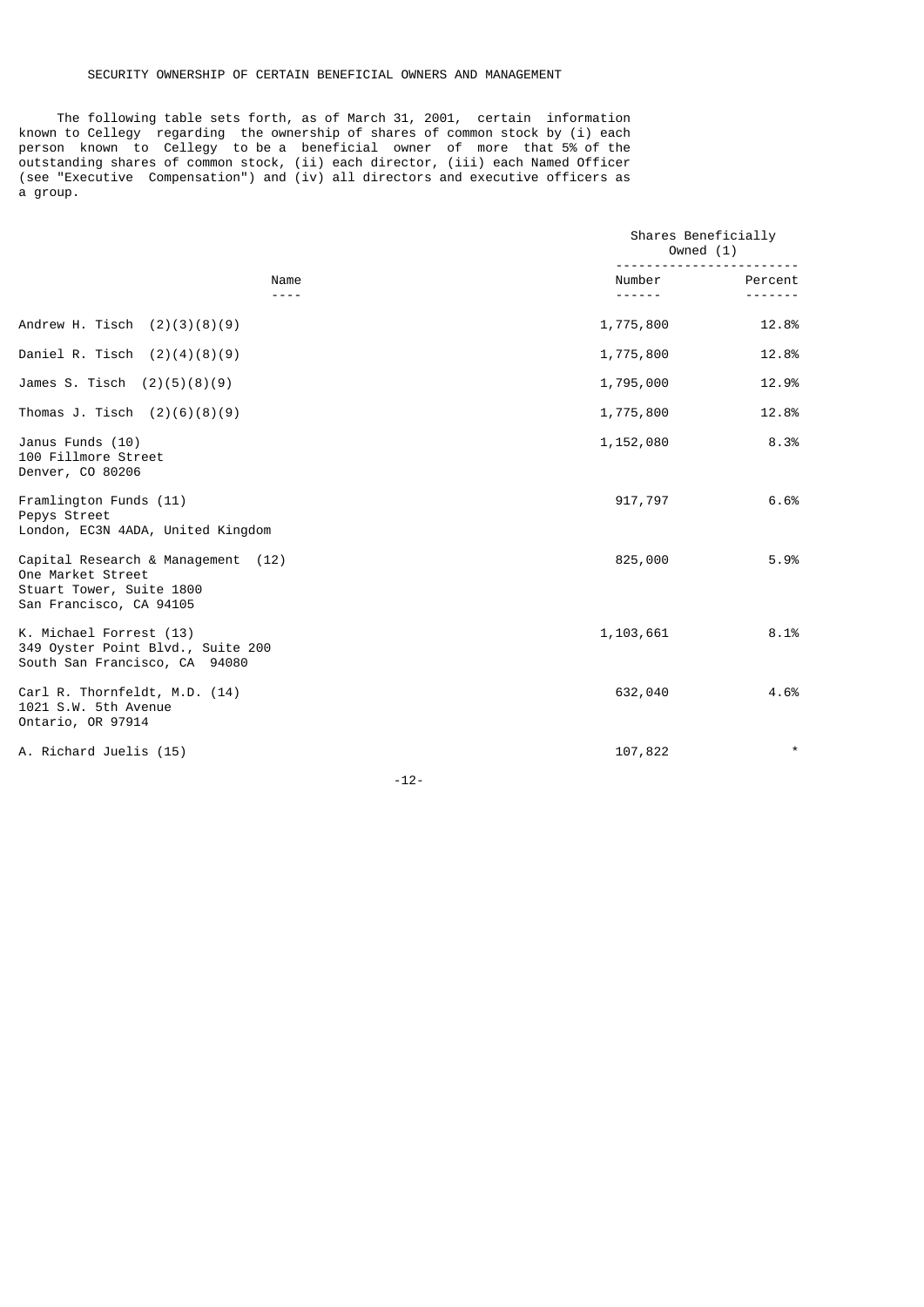| John J. Chandler (16)             | 104,583 | $\star$ |
|-----------------------------------|---------|---------|
| Tobi B. Klar, M.D. (17)           | 74,204  | $\star$ |
| Daniel L. Azarnoff, M.D. (18)     | 55,333  | $\star$ |
| Jack L. Bowman (19)               | 55,584  | $\star$ |
| Alan A. Steigrod (20)             | 49,918  | $\star$ |
| Larry J. Wells $(21)$             | 44,774  | $\star$ |
| Julian C. Baker $(7)(8)(9)$       | 21,100  | $\star$ |
| Felix J. Baker, Ph.D. $(7)(8)(9)$ | 21,100  | $\star$ |
| Ronald J. Saldarini, Ph.D. (22)   | 13,125  | $\star$ |
|                                   |         |         |

All directors and executive officers as a group (19) (12 persons)

\* less than 1%

- ---------------------

- (1) Based upon information supplied by officers, directors and principal shareholders. Beneficial ownership is determined in accordance with rules of the Securities and Exchange Commission (the "SEC") that deem shares to be beneficially owned by any person who has or shares voting or investment power with respect to such shares. Unless otherwise indicated, the persons named in this table have sole voting and sole investing power with respect to all shares shown as beneficially owned, subject to community property laws where applicable. Shares of common stock subject to an option that is currently exercisable or exercisable within 60 days of March 31, 2001 are deemed to be outstanding and to be beneficially owned by the person holding such option for the purpose of computing the percentage ownership of such person but are not treated as outstanding for the purpose of computing the percentage ownership of any other person.
- (2) Includes 1,150,000 shares owned by Four Partners, a New York general partnership, and 47,7000 shares owned by Four-Fourteen Partners ("4-14P"), a New York general partnership. By virtue of their status as managing trustees of the trusts that are members of 4-14P, partners of the partnerships that are members of 4-14P and partners of the partnerships that are partners of the partnerships that are members of 4-14P, Andrew H. Tisch, Daniel R. Tisch, James S. Tisch and Thomas J. Tisch may be deemed to have shared power to vote or direct the vote and dispose or direct the disposition of shares owned by Four Partners and 4-14P.
- (3) Includes 448,830 shares owned by the Andrew H. Tisch 1999 Annuity Trust I and 129,270 shares owned by the Andrew H. Tisch 2000 Annuity Trust VI, as to which Andrew H. Tisch may be deemed to have shared power to vote or direct the vote and dispose or direct the disposition.
- (4) Includes 448,830 shares owned by the Daniel R. Tisch 1999 Annuity Trust I and 129,270 shares owned by the Daniel R. Tisch 2000 Annuity Trust VI, as to which Daniel R. Tisch may be deemed to have shared power to vote or direct the vote and dispose or direct the disposition.
- (5) Includes 448,830 shares owned by the James S. Tisch 1999 Annuity Trust I and 129,270 shares owned by the James S. Tisch 2000 Annuity Trust VI, as to which James S. Tisch may be deemed

-13-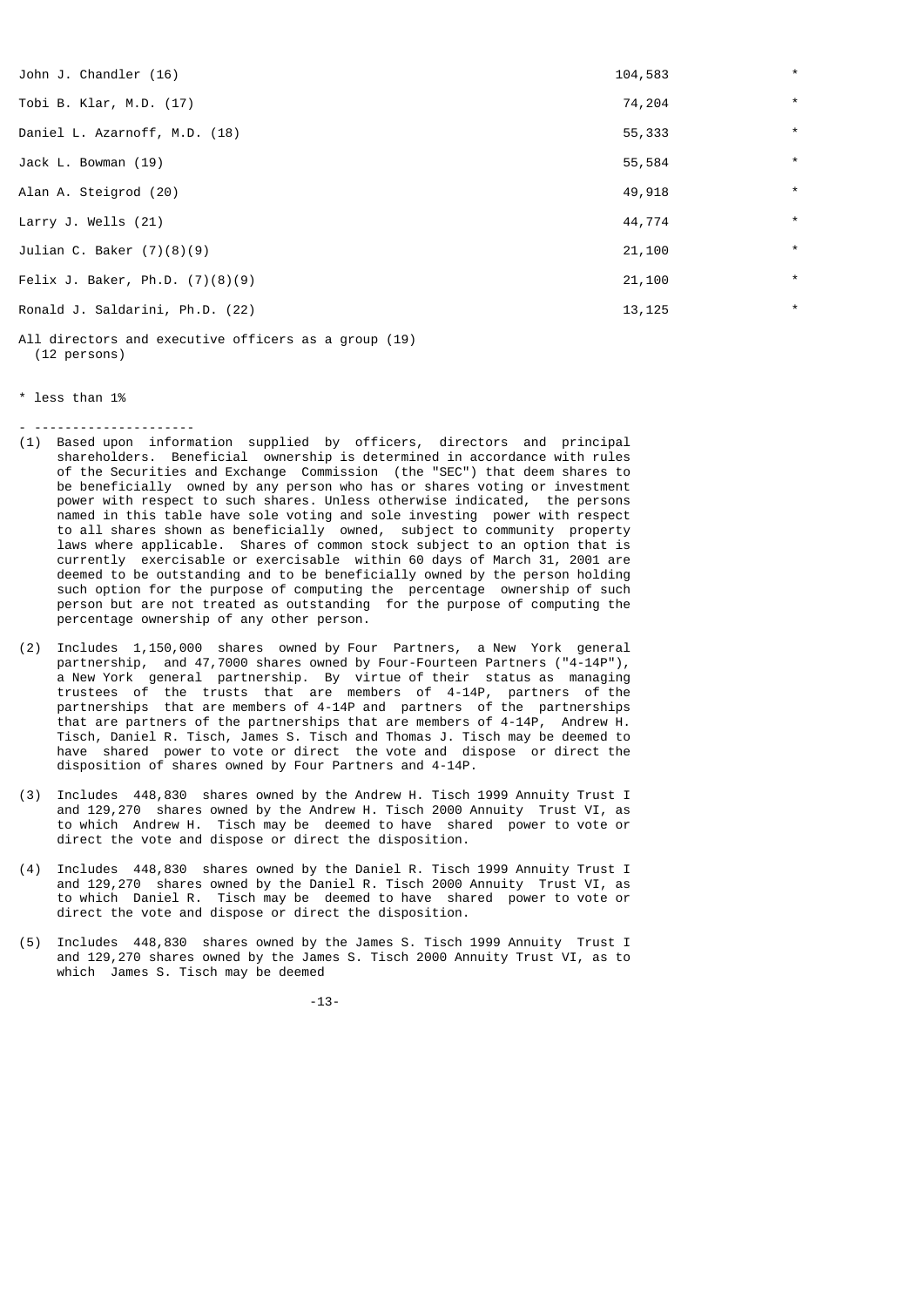to have shared power to vote or direct the vote and dispose or direct the disposition, and 19,200 shares owned by James S. Tisch as custodian for his children, as to which James S. Tisch has the power to vote or direct the vote and dispose or direct the dispostion.

- (6) Includes 448,830 shares owned by the Thomas J. Tisch 1999 Annuity Trust I and 129,270 shares owned by the Thomas J. Tisch 2000 Annuity Trust VI, as to which Thomas J. Tisch may be deemed to have shared power to vote or direct the vote and dispose or direct the disposition.
- (7) Includes 13,600 shares owned through a partnership of which Julian C. Baker and Felix J. Baker are the sole partners and have shared power to vote or direct the vote and dispose or direct the disposition. Includes 13,500 and 7,500 shares subject to stock options exercisable before May 31, 2001 held by Felix J. Baker and Julian C. Baker, respectively.
- (8) The address for the named shareholder is c/o Barry Bloom, 667 Madison Avenue, New York, NY 10021.
- (9) The persons and entities named in the table, as well as certain other persons, filed a joint amended Schedule 13D with the Securities and Exchange Commission on October 11, 2000. Based on the total number of shares reported by all of the reporting persons in that Schedule 13D and the number of shares outstanding at March 31, 2001, the total number of such shares reported represent approximately 25.6% of the outstanding shares as of that date. The Schedule 13D stated the joint filing was not an admission by any reporting person that the such reporting person and any other reporting person constituted a "group" for the purposes of the Securities Exchange Act of 1934, as amended (the "Exchange Act") or the rules thereunder. Except to the extent reflected in the above table and the footnotes thereto, each of the reporting persons disclaimed beneficial ownership of, or pecuniary interest in, any shares of common stock owned by any other reporting person.
- (10) Includes 908,225 shares held by Janus Global Life Sciences, 13,625 shares held by Aspen Global Life Sciences and 230,230 Janus World Funds Global Life Science.
- (11) Includes 477,080 shares held by Framlington Health Fund, 410,717 shares held by Munder Framlington Healthcare and 30,000 shares held by FIPS Health.
- (12) Includes 825,000 shares held by SmallCap World Fund.
- (13) Includes 461,334 shares subject to stock options exercisable before May 31, 2001.
- (14) Excludes 34,823 and 34,726 shares, respectively, held in trust for two relatives of Dr. Thornfeldt. Includes 170,463 shares held by Dr. Thornfeldt's spouse. Includes 239,347 shares subject to stock options exercisable before May 31, 2001.
- (15) Includes 80,502 shares subject to stock options exercisable before May 31, 2001.
- (16) Includes 93,583 shares subject to stock options exercisable before May 31, 2001.
- (17) Includes 47,004 shares subject to stock options exercisable before May 31, 2001.
- (18) Includes 55,333 shares subject to stock options exercisable before May 31, 2001.

-14-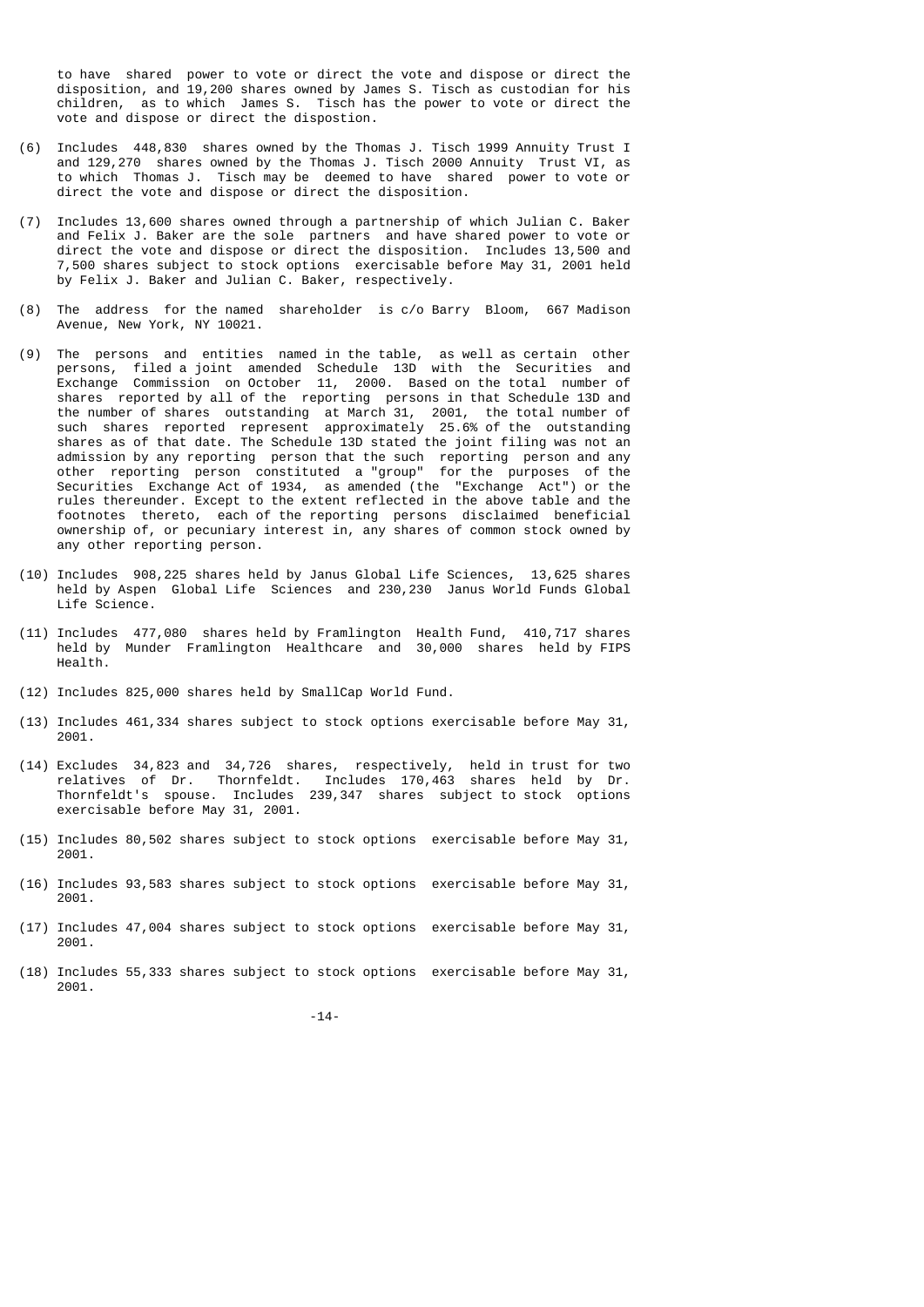- (19) Includes 51,084 shares subject to stock options exercisable before May 31, 2001.
- (20) Includes 47,918 shares subject to stock options exercisable before May 31, 2001.
- (21) Includes 1,000 shares held by Sundance Venture Partners, L.P., of which Mr. Wells may be deemed a beneficial owner and includes 2,436 shares held by Mr. Wells. Includes 41,338 shares subject to stock options exercisable before May 31, 2001.
- (22) Includes 13,125 shares subject to stock options exercisable before May 31, 2001.

# Executive Compensation

- ------------

 The following table sets forth all compensation awarded, earned or paid for services rendered in all capacities to Cellegy during fiscal years 2000, 1999 and 1998 to (i) each person who served as Cellegy's chief executive officer during 2000, and (ii) the four most highly compensated officers other than the chief executive officer who were serving as executive officers at the end of 2000 and whose total annual salary and bonus in such year exceeded \$100,000 (collectively with the CEO, the "Named Officers").

## SUMMARY COMPENSATION TABLE

|                                | Annual Compensation |               |                     |                                     | Long Term<br>Compensation<br>Securities |                                  |  |
|--------------------------------|---------------------|---------------|---------------------|-------------------------------------|-----------------------------------------|----------------------------------|--|
| Name and Principal<br>Position | Year                | Salary<br>(3) | <b>Bonus</b><br>(3) | Other Annual<br>Compensation<br>(3) | Underlying<br>Options<br>(  # )         | All Other<br>Compensation<br>(3) |  |
|                                | ----                | $\frac{1}{2}$ | ---                 |                                     | $- - -$                                 |                                  |  |
| K. Michael Forrest             | 2000                | 302,820       |                     |                                     |                                         |                                  |  |
| President and Chief            | 1999                | 288,400       | - -                 |                                     | 250,000                                 |                                  |  |
| Executive Officer              | 1998                | 281,853       | - -                 | - -                                 | 155,000                                 |                                  |  |
| Daniel L. Azarnoff, M.D.       | 2000                | 126,000       |                     |                                     |                                         |                                  |  |
| Vice President, Clinical and   | 1999                | 120,000       |                     |                                     | 28,000                                  |                                  |  |
| Regulatory Affairs             | 1998                | 115,000       |                     |                                     | 10,000                                  |                                  |  |
| John J. Chandler               | 2000                | 181,000       |                     |                                     |                                         |                                  |  |
| Vice President, Corporate      | 1999                | 171,000       | - -                 |                                     | 46,500                                  |                                  |  |
| Business Development           | 1998                | 165,000       | $- -$               | 80,000(1)                           | 90,000                                  |                                  |  |
| A. Richard Juelis              | 2000                | 178,500       | $ -$                |                                     |                                         |                                  |  |
| Vice President, Finance and    | 1999                | 170,000       |                     |                                     | 46,500                                  |                                  |  |
| Chief Financial Officer        | 1998                | 168,438       |                     |                                     |                                         |                                  |  |
| Andrew G. Korey, Ph.D. (2)     | 2000                | 184,500       |                     |                                     |                                         |                                  |  |
| Vice President,<br>Clinical    | 1999                | 92,077        |                     |                                     | 60,000                                  |                                  |  |
| Research                       | 1998                |               |                     |                                     |                                         |                                  |  |

(1) Consists of relocation allowances paid in accordance with their employment agreements. Relocation

-15-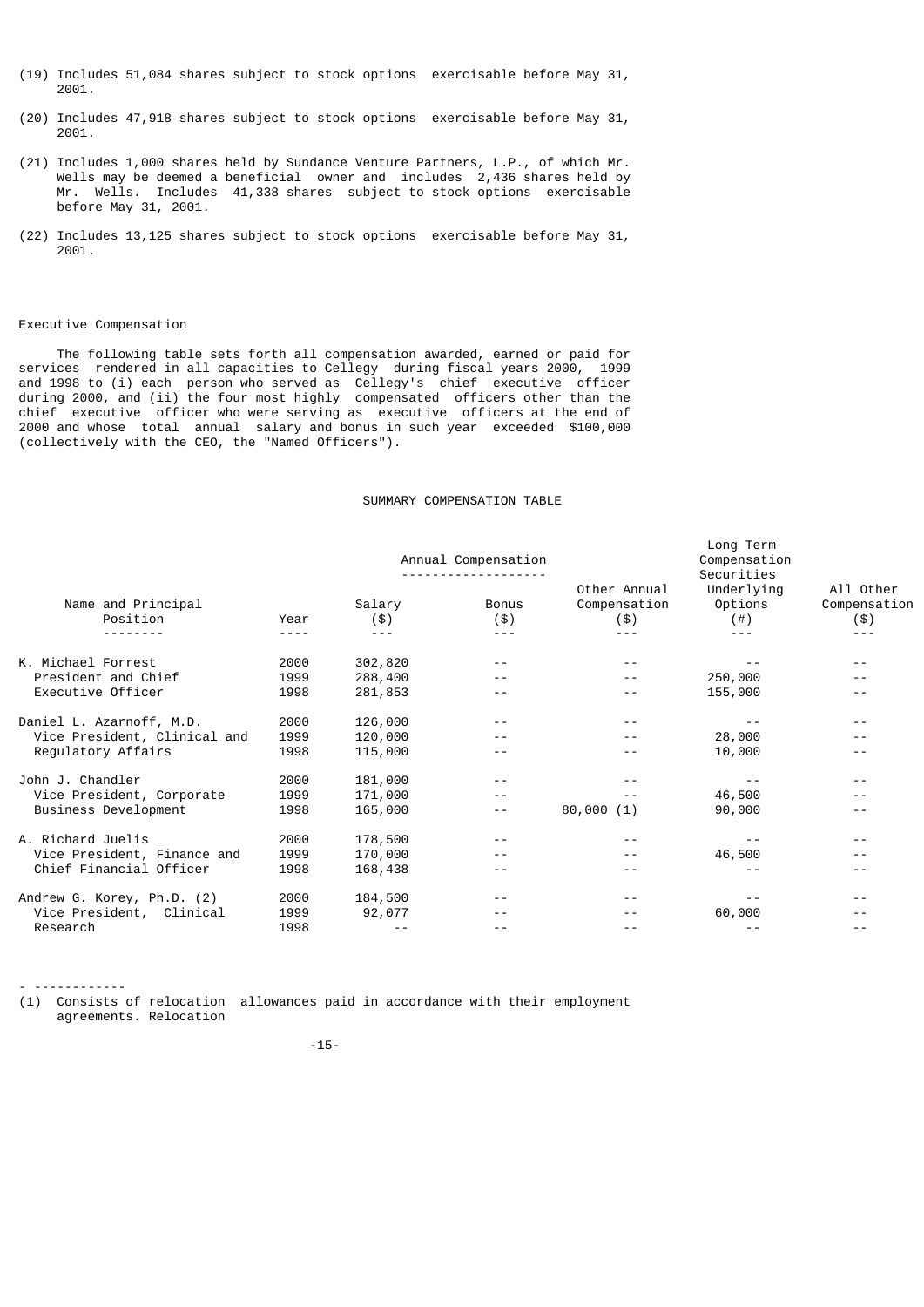allowances were expensed during the period they were incurred.

(2) Dr. Andrew Korey resigned from Cellegy in January 2001.

## OPTION GRANTS IN LAST FISCAL YEAR

 No option grants were made to the Named Officers during 2000, although the Named Officers received option grants in December 1999, as disclosed in Cellegy's proxy statement for last year's annual meeting of shareholders.

## AGGREGATED OPTION/SAR EXERCISES IN LAST FISCAL YEAR AND FISCAL YEAR END OPTION/SAR VALUES

 The following table sets forth information with respect to the options exercised by the Named Officers during fiscal 2000.

| Name                     | Shares<br>Acquired on<br>Exercise (#) | Value<br>Realized (\$) | Number of Securities<br>Underlying Unexercised<br>Options/SARs at<br>December 31, 2000 $(\#)$<br>Exercisable/Unexercisable | Value of Unexercised<br>In-The- Money<br>Options at<br>December 31, 2000 (\$)<br>Exercisable/Unexercisable (1) |
|--------------------------|---------------------------------------|------------------------|----------------------------------------------------------------------------------------------------------------------------|----------------------------------------------------------------------------------------------------------------|
| K. Michael Forrest       |                                       |                        | 436, 334 / 213, 666                                                                                                        | 432,729 / 247,446                                                                                              |
| Daniel L. Azarnoff, M.D. |                                       | $ -$                   | 51,833 / 36,167                                                                                                            | 30,325 / 48,019                                                                                                |
| John J. Chandler         |                                       |                        | 67,833 / 68,167                                                                                                            | 45,333 / 73,792                                                                                                |
| A. Richard Juelis        | 30,000                                | 229,800                | 85,502 / 31,000                                                                                                            | 134,855 / 64,775                                                                                               |
| Andrew G. Korey, Ph.D.   |                                       |                        | 15,833 / 44,167                                                                                                            | 22,908 / 61,442                                                                                                |

- ----------------------

(1) Based on the difference between the fair market value of the common stock at December 31, 2000 (\$5.875 per share) and the exercise price of options shown on the table.

## Section 16(a) Beneficial Ownership Reporting Compliance

 Section 16(a) of the Exchange Act requires Cellegy's directors and executive officers, and persons who own more than ten percent of a registered class of Cellegy's equity securities, to file with the SEC initial reports of ownership and reports of changes in ownership of Cellegy common stock and other equity securities of Cellegy. Officers, directors and greater than ten percent shareholders are required by the regulations of the SEC to furnish Cellegy with copies of all Section 16(a) forms they filed. To Cellegy's knowledge, based solely on review of the copies of such reports furnished to Cellegy, during the last fiscal year all Section 16(a) filing requirements applicable to

-16-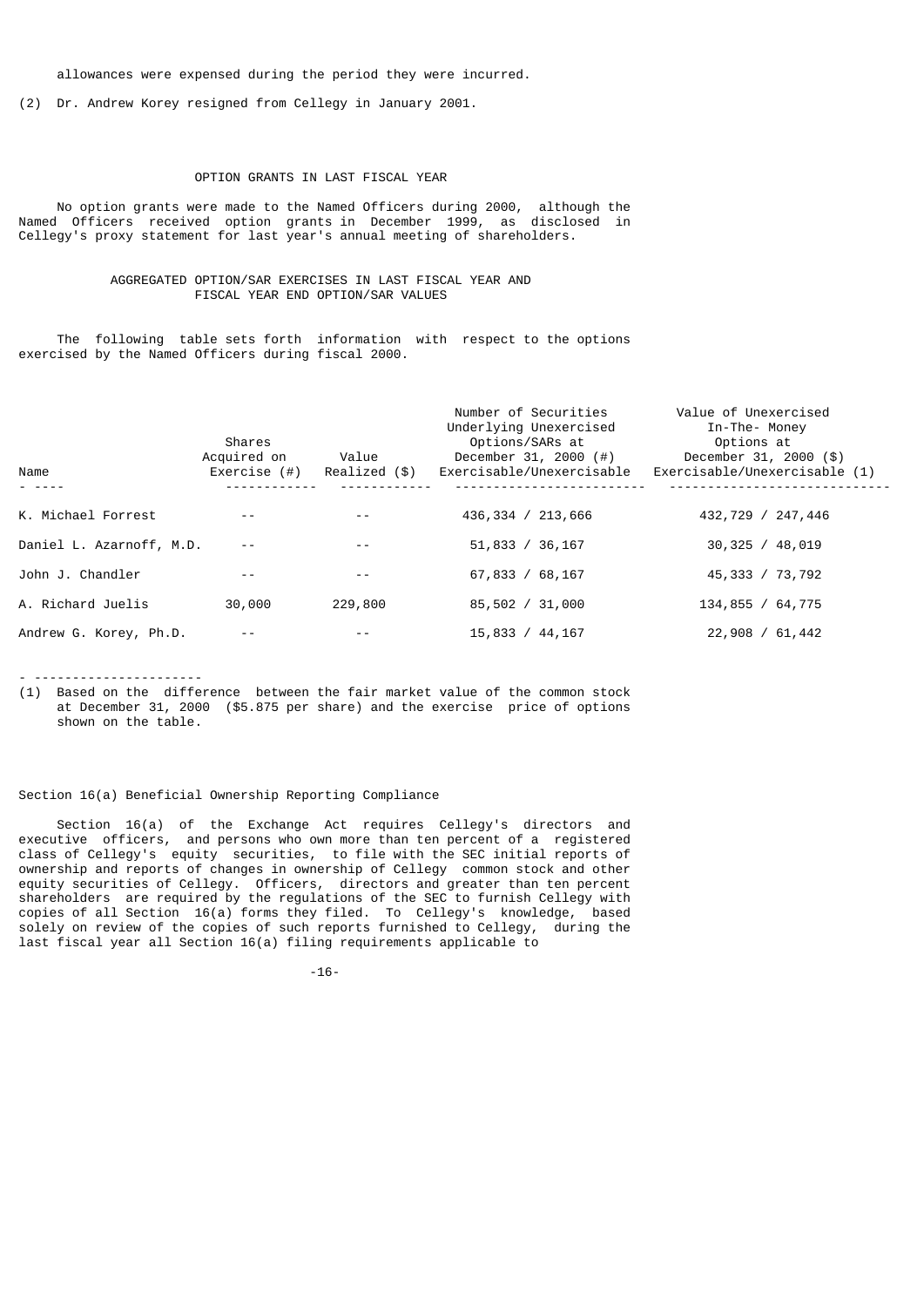Cellegy's officers, directors, and greater than ten percent beneficial owners were timely filed, except that a Form 4 was filed in March 2001 with respect to sales of a total of 31,600 shares of common stock by Sundance Venture Partners, of which Larry Wells, a director, is a general partner, between December 29 and December 31, 2000.

## Compensation Committee Interlocks and Insider Participation

 None of the members of the Compensation Committee, consisting of Felix Baker, Jack Bowman, and Alan Steigrod, was (a) at any time during 2000 an officer or employee of Cellegy or any of its subsidiaries or (b) formerly an officer of Cellegy or any of its subsidiaries. No executive officer of Cellegy served during 2000 or serves as a member of the board of directors or compensation committee of any entity that has one or more executive officers on our Board or our Compensation Committee.

## REPORT OF THE COMPENSATION COMMITTEE

 This Report of the Compensation Committee is required by the SEC and shall not be deemed to be incorporated by reference by any general statement incorporating by reference this Proxy Statement into any filing under the Securities Act of 1933, as amended (the "Securities Act"), or under the Exchange Act, except to the extent that Cellegy specifically incorporates this information by reference, and shall not otherwise be deemed soliciting material or filed under such acts.

 The Compensation Committee of the Board (the "Committee") makes all decisions involving the compensation of executive officers of Cellegy, approves all stock option grants and provides guidance on all other compensation and benefit related issues.

### General Compensation Policy

 The Committee acts on behalf of the Board to establish the general compensation policy for all employees of Cellegy. Subject to provisions of any applicable employment agreements, the Committee typically reviews base salary levels and total compensation for the Chief Executive Officer ("CEO"), other executive officers and employees of Cellegy prior to the beginning of each fiscal year. The Committee administers Cellegy's incentive and equity plans, including the 1995 Equity Incentive Plan (the "Plan"). The Committee's philosophy in compensating executive officers, including the CEO, is to relate compensation to corporate performance. Consistent with this philosophy, the incentive component of the compensation of the executive officers of Cellegy is contingent on the achievement of corporate goals and objectives. Long-term equity incentives for executive officers include the granting of stock options under the Plan. Stock options generally have value for the executive only if the price of Cellegy's stock increases above the fair market value on the grant date and the executive remains in Cellegy's employ for the period required for the shares to vest or, where vesting of options is subject to the attainment of certain performance objectives, if the specified performance objectives are attained.

 The base salaries, incentive compensation and stock option grants of the executive officers are determined in part by the Committee informally reviewing data on prevailing compensation practices of other pharmaceutical companies with whom Cellegy competes for executive talent and by their evaluating such information in connection with Cellegy's corporate goals and objectives. To this end, the Committee compared the compensation of Cellegy's executive officers with the compensation practices of comparable companies to determine base salary and total cash compensation. In addition to their base salaries, Cellegy's executive officers, including the CEO, are entitled to participate in the Plan. **Tn** 

-17-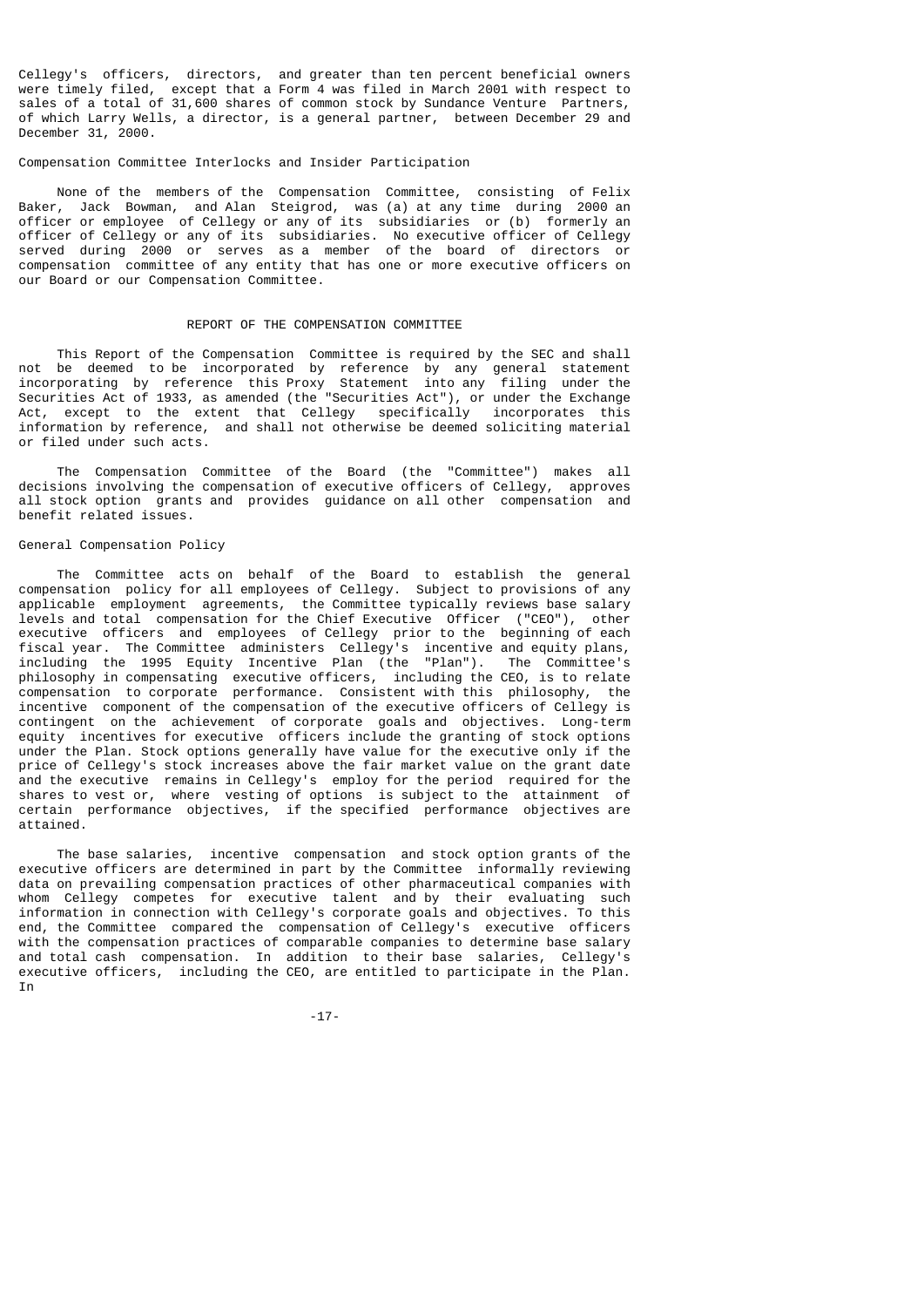preparing the performance graph for this Proxy Statement, Cellegy used The NASDAQ (U.S. only) Stock Market Index and The NASDAQ Pharmaceutical Stocks Index as its most comparable business indices. The Committee reviewed the compensation information from several companies that are competitive with Cellegy, as well as, salary and stock option data from industry surveys.

## Fiscal 2000 Executive Compensation

 Base Compensation. The Committee reviewed the recommendations and performance and market data outlined above and established a base salary level for each executive officer, including the CEO, subject to provisions of any employment agreements.

 Incentive Compensation. Cash bonuses may be awarded if Cellegy meets predetermined corporate goals and objectives set by the Board early in the year. For fiscal 2000, the objectives used by the Committee as the basis for incentive compensation for the CEO and the other executives were based primarily on achieving corporate and clinical development goals and maintaining a strong financial position. Because Cellegy did not achieve all of its clinical development goals, no cash bonuses were paid for 2000.

 Stock Options. Stock options typically have been granted to executive officers when the executive first joins Cellegy, in connection with a significant change in responsibilities and, occasionally, to achieve equity within a peer group. The Committee may, however, grant additional stock options to executives for other reasons. The number of shares subject to each stock option granted is within the discretion of the Committee and is based on anticipated future contribution and ability to impact corporate and/or business unit results, past performance or consistency within the executive's peer group.

 In fiscal 2000, the Committee considered these factors, as well as the number of unvested options held by such executive officers as of the date of grant. In the discretion of the Committee, executive officers may also be granted stock options under the Plan to provide greater incentives to continue their employment with Cellegy and to strive to increase the value of the common stock. Initial stock options generally become exercisable over a four-year period and, in certain instances, sooner based on the attainment of certain objectives. Annual stock option grants generally become exercisable over a three-year period. Most options are granted at a price that is equal to the fair market value of the common stock on the date of grant. Although no option grants were made to any of the Named Officers during fiscal 2000, on January 2, 2001, stock options were awarded for fiscal 2000 to the following three executive officers, in addition to the CEO as described below, to purchase the following number of shares: Dr Azarnoff, 17,500 shares; Mr. Chandler, 23,500 shares; and Mr. Juelis, 22,500 shares.

 During 2000, Dr. Thornfeldt resigned from his position as Chairman and became a consultant to Cellegy. On May 31, 2000, Dr. Thornfeldt was granted 100,000 stock options. In awarding this stock option, the Committee considered his contributions to the development of the cosmeceutical product line and expanding Cellegy's intellectual property position and patents through his consultancy agreement, and his many contributions as Chairman over the last five years. In addition to performance factors, the Committee also reviewed the compensation practices of the comparable companies in recommending these executive grants.

 CEO Compensation. Because Mr. Forrest was primarily responsible for Cellegy obtaining most of its goals and objectives for fiscal 2000, the Committee exercised its discretion and granted Mr. Forrest an option to purchase 50,000 shares, effective January 2, 2001. In granting stock options to Mr. Forrest, the Committee reviewed Mr. Forrest's achievement of his objectives including satisfactorily managing Cellegy's overall strategic plan, increasing Cellegy's long-term shareholder valuation by achieving

-18-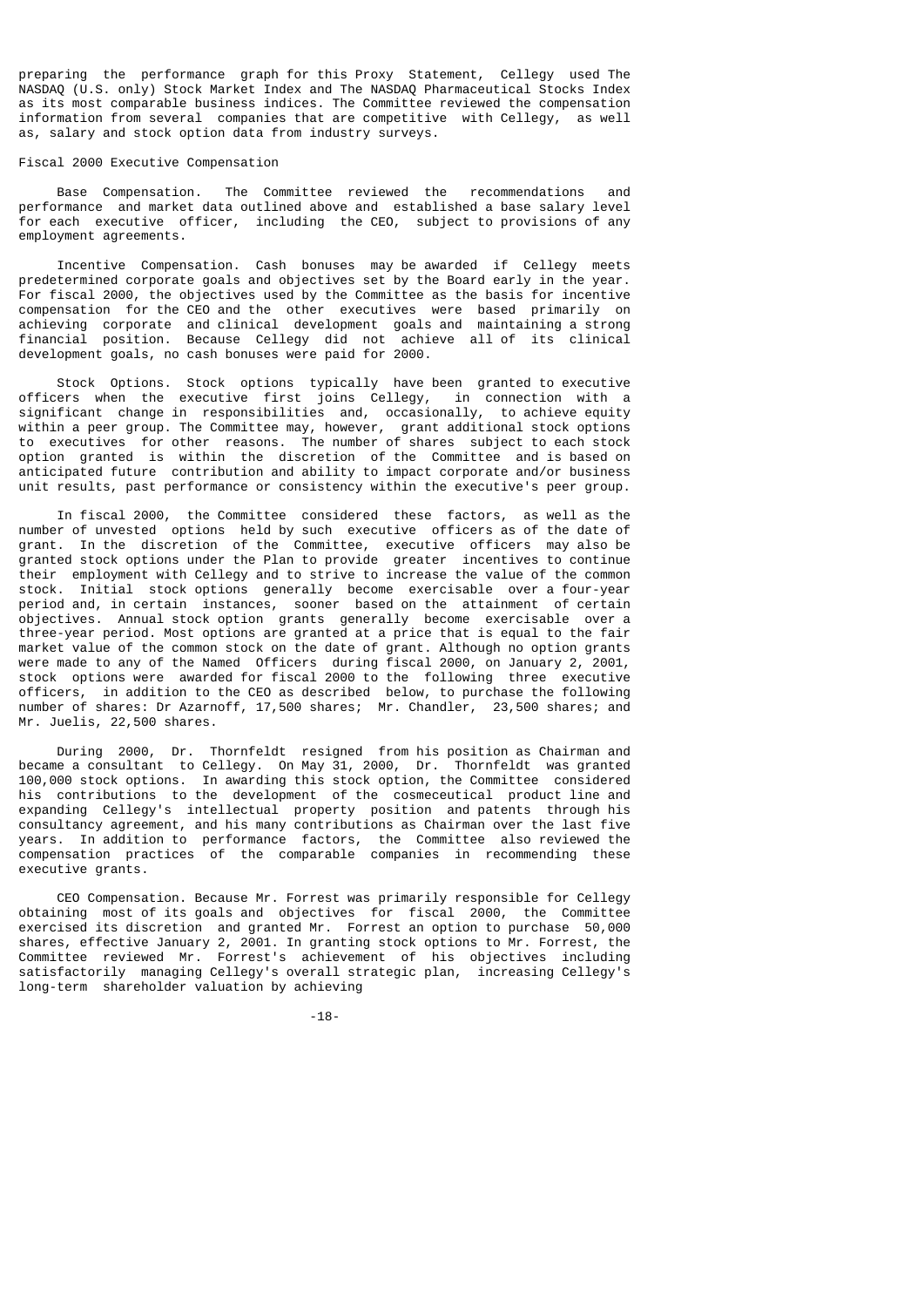corporate and clinical development goals, and maintaining a strong financial position. Mr. Forrest received no salary increase at the beginning of 2001.

 Compliance with Section 162(m) of the Internal Revenue Code of 1986. Internal Revenue Code Section 162(m) limits Cellegy's ability to deduct compensation in excess of \$1,000,000 in any taxable year to the individual who is the Chief Executive Officer at the end of the taxable year and the four other highest compensated officers of Cellegy during the taxable year. Cash compensation for fiscal 2000 for any individual was not in excess of \$1,000,000, and Cellegy does not expect cash compensation for fiscal 2001 to be in excess of \$1,000,000 for any individual. Cellegy's Plan is in compliance with Section 162(m) by limiting the amount of stock awards that may be granted to any one individual.

COMPENSATION COMMITTEE

 Felix J. Baker, Ph.D. Jack L. Bowman Alan A. Steigrod

-19-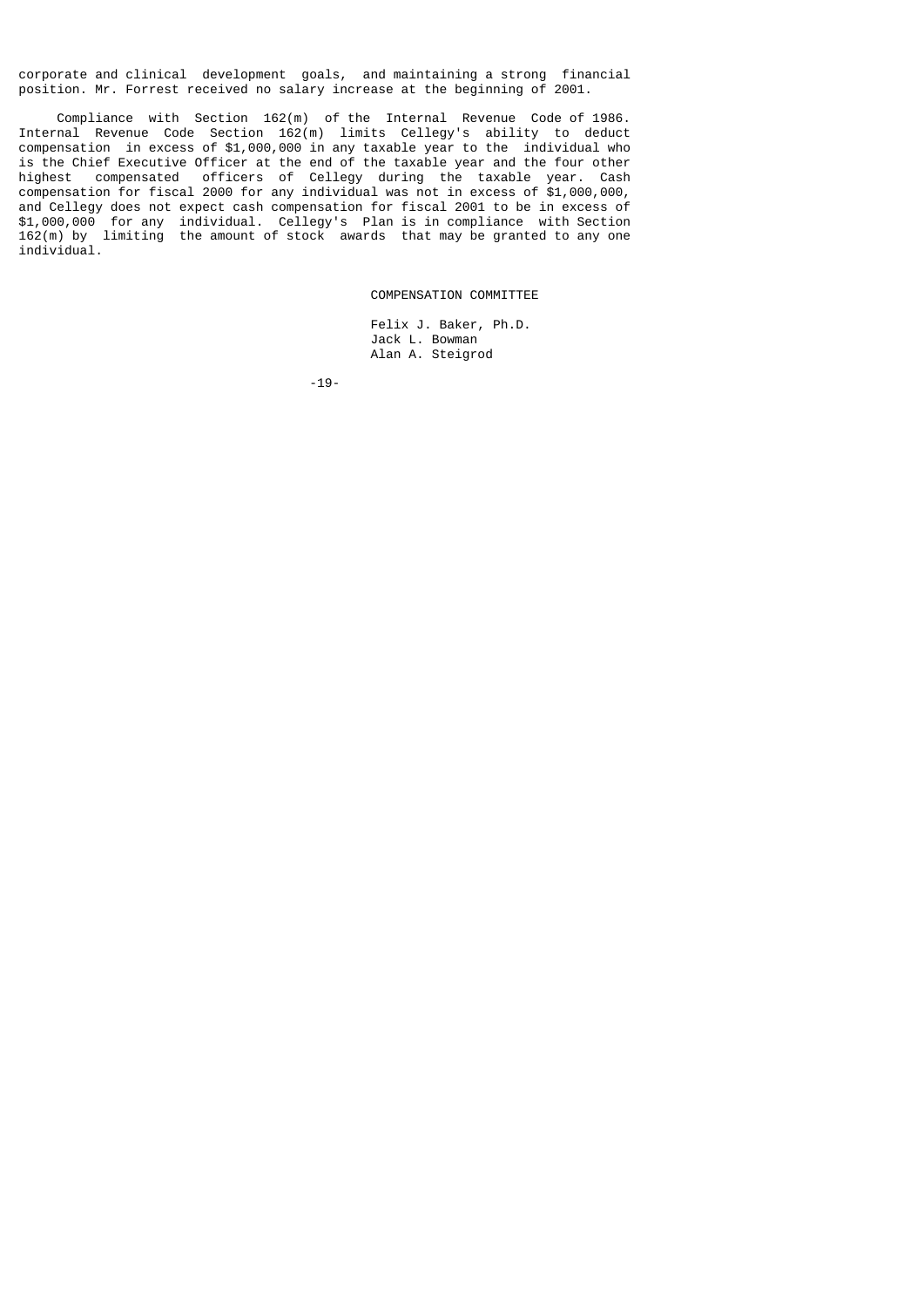Notwithstanding anything to the contrary set forth in any of Cellegy's previous filings under the Securities Act and the Exchange Act that might incorporate future filings including this Proxy Statement, in whole or in part, the following report shall not be incorporated by reference in any such filings.

 The Audit Committee (the "Committee") presently is composed of three members. The Board, in its business judgement, has determined that all members of the Committee are "independent" as defined in the applicable listing standards of the Nasdaq National Market. The Committee operates under a written charter adopted by the Board of Directors, which is attached as Appendix B to this proxy statement. The Committee recommends to the Board of Directors the selection of Cellegy's independent auditors subject to shareholder ratification. The Committee oversees our financial reporting process on behalf of the Board. Management is responsible for our internal controls and the financial reporting process. The independent auditors are responsible for performing an independent audit of our consolidated financial statements in accordance with generally accepted auditing standards and to issue a report thereon. The Committee's responsibility is to monitor and oversee these processes on behalf of the Board.

 In fulfilling its oversight responsibilities, the Committee reviewed the audited financial statements in the Annual Report on Form 10-K for the year ended December 31, 2000, with management including a discussion of the accounting principles, the reasonableness of significant judgments and the clarity of disclosures in the financial statements.

 The Committee reviewed with the independent auditors, their judgments as to the quality, not just the acceptability, of Cellegy's accounting principles and such other matters as are required to be discussed with the Committee under generally accepted auditing standards. In addition, the Committee has discussed with the independent auditors the auditors' independence from management and the Company including the matters in the written disclosures required by the Independence Standards Board and considered the compatibility of non-audit services with the auditors' independence.

 The Committee discussed with Cellegy's independent auditors the overall scope and plans for their respective audits. The Committee meets with the independent auditors, with and without management present, to discuss the results of their examinations, their evaluations of the Company's internal controls, and the overall quality of our financial reporting. The Committee held two meetings during fiscal year 2000, and conducted two telephonic calls with the Committee Chairman to independently review certain quarterly financial results.

 Audit Fees. Cellegy incurred approximately \$94,000 in fees and expenses for professional services rendered in connection with the annual audit and quarterly reviews of our consolidated financial statements for 2000, of which approximately \$33,500 had been billed and paid by December 31, 2000.

 Other Audit Fees and Other Related Fees. During 2000, Cellegy paid approximately \$114,000 in fees and expenses in connection with other non-audit matters. \$60,000 of these fees consisted primarily of accounting services related to the acquisition of Quay Pharmaceuticals, 2000 tax services were estimated at \$23,000 and \$31,000 was related to other special projects.

 In reliance on the reviews and discussions referred to above, the Committee recommended to the Board of Directors (and the Board has approved) that the audited financial statements be included in the Annual Report on Form 10-K for the year ended December 31, 2000 for filing with the Securities and

-20-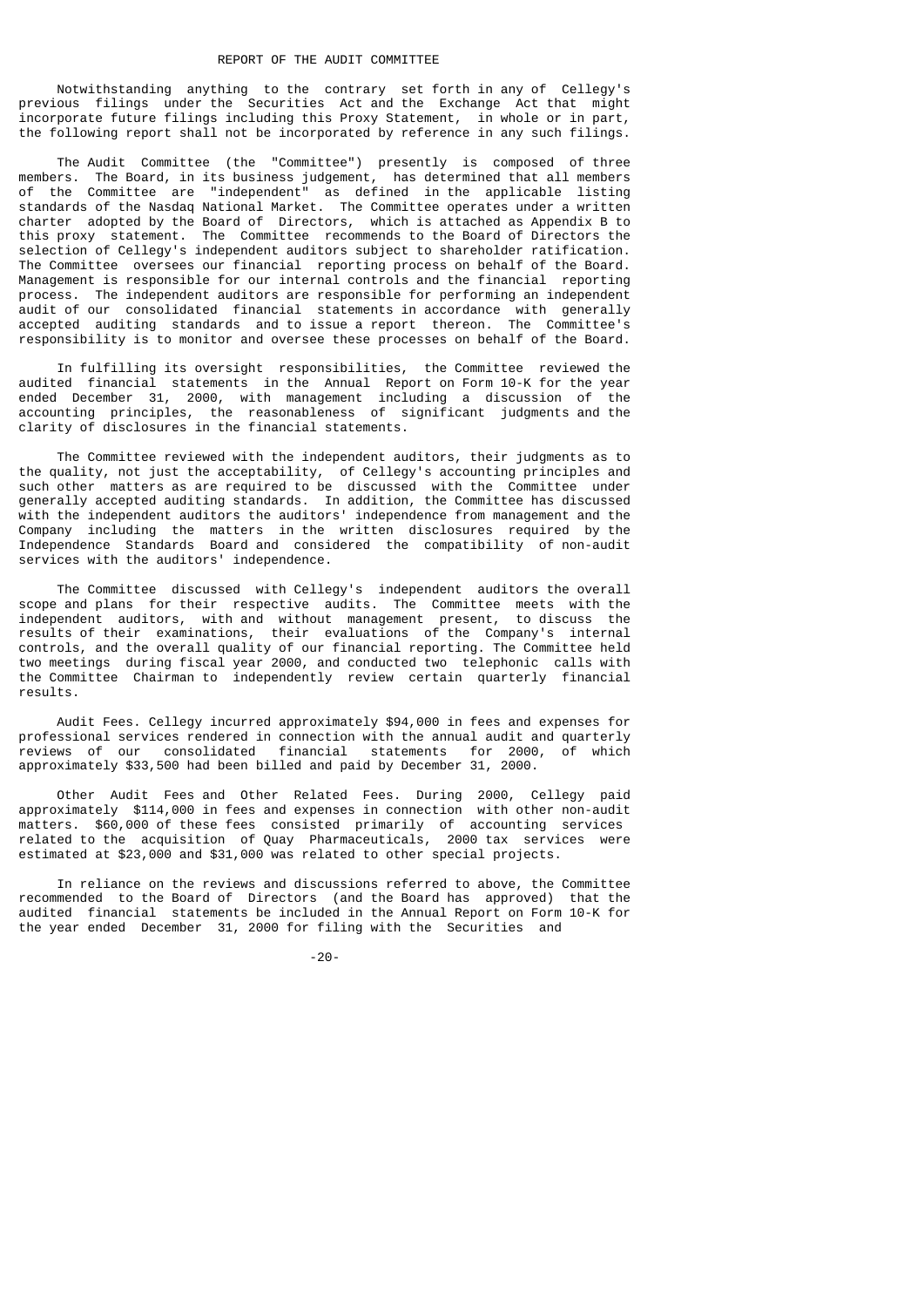Exchange Commission. The Committee and the Board have also recommended, subject to shareholder approval, the selection of Cellegy's independent auditors.

 Larry J. Wells, Chairman Julian C. Baker, Director Ronald J. Saldarini, Ph.D., Director

-21-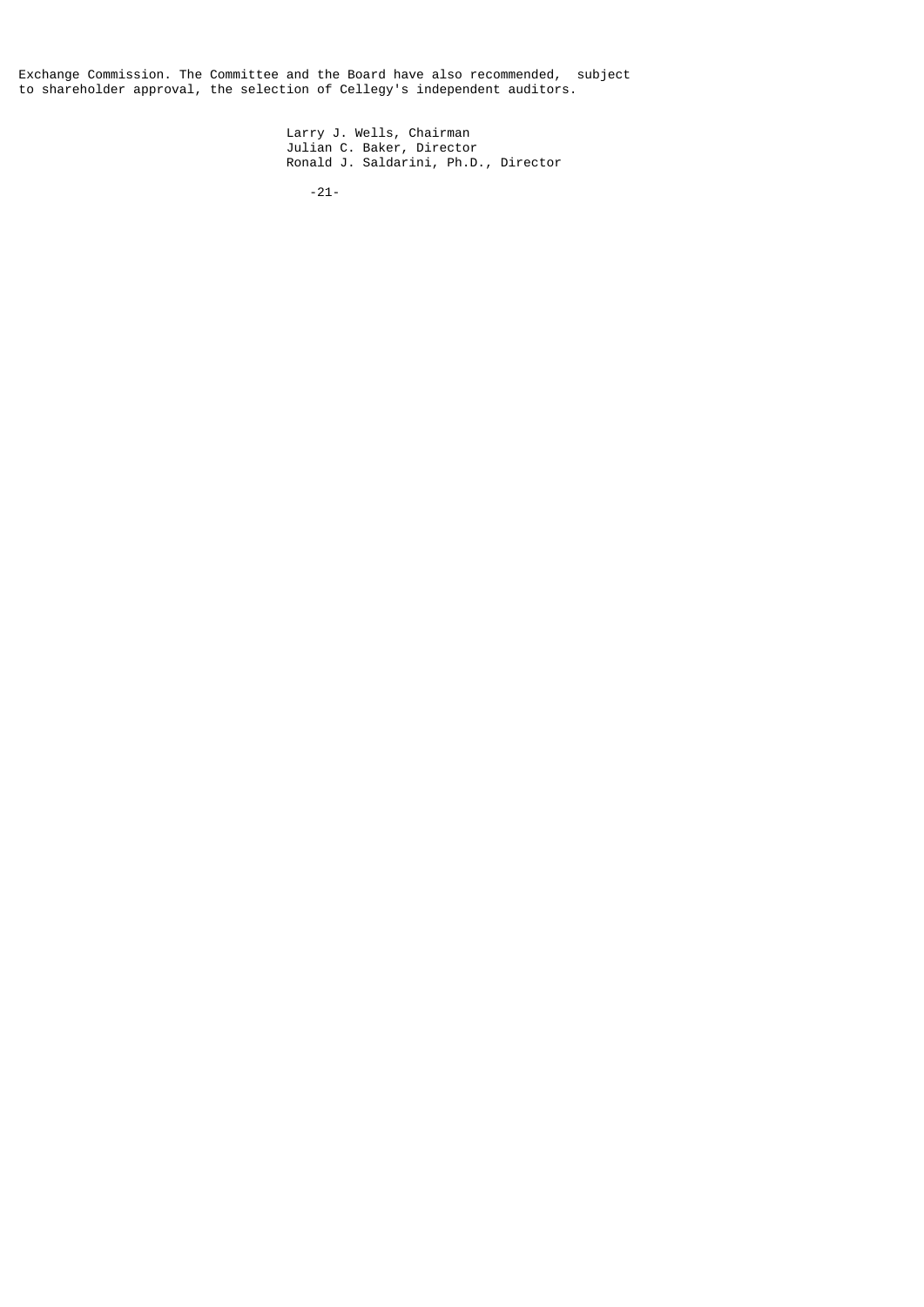#### COMPANY STOCK PRICE PERFORMANCE

 The stock price performance graph below is required by the SEC and shall not be deemed to be incorporated by reference by any general statement incorporating by reference this Proxy Statement into any filing under the Securities Act, or under the Exchange Act, except to the extent that Cellegy specifically incorporates this information by reference, and shall not otherwise be deemed soliciting material or filed under such acts.

 The chart below compares the cumulative total stockholder return on the common stock of Cellegy from August 14, 1995, the effective date of Cellegy's initial public offering to December 31, 2000 with the cumulative total return of The Nasdaq (US only) Stock Market Index and the NASDAQ Pharmaceutical Stocks Index (assuming the investment of \$100 in Cellegy common stock and in each of the indices on August 14, 1995, and reinvestment of all dividends). Unless otherwise specified, all dates refer to the last day of each year presented.

## Comparison of Cumulative Total Return

|                                | 8/14/95<br>------- | 12/31/95<br>-------- | 12/31/96<br>- - - - - - - - | 12/31/97 | 12/31/98<br>-------- | 12/31/99<br>- - - - - - - - | 12/31/00 |
|--------------------------------|--------------------|----------------------|-----------------------------|----------|----------------------|-----------------------------|----------|
| CellegyIndex                   | \$100              | \$85                 | \$75                        | \$140    | \$58                 | \$ 56                       | \$98     |
| Nasdag Index<br>(U.S. Only)    | \$100              | \$104                | \$128                       | \$157    | \$222                | \$411                       | \$248    |
| Nasdag Pharmaceutical<br>Index | \$100              | \$122                | \$123                       | \$127    | \$161                | \$300                       | \$378    |

#### Certain Relationships and Related Transactions; Change in Control Arrangements

 Mr. Forrest, who is Chairman, President and Chief Executive Officer, and Cellegy entered into an employment agreement dated November 20, 1996. The agreement provides for a base compensation of \$265,000 per year. Mr. Forrest's current annual salary is \$302,820. Either Cellegy or Mr. Forrest may terminate the agreement at any time upon notice to the other party. The agreement provides that, upon termination without cause, Mr. Forrest will be paid twelve months severance and continuation of benefits during the period severance payments are made. The agreement provides for a grant of 245,000 stock options, 200,000 of which are fully vested as of March 31, 2001, and 45,000 shares subject to the option will vest at the earlier of the accomplishment of certain milestones or after five years from date of grant. In addition to his initial stock option grant, Mr. Forrest has been granted stock options to purchase 450,000 shares.

 Dr. Thornfeldt and Cellegy entered into a consulting agreement dated February 1, 2000. The agreement provided for payments of  $$6,000$  per month. Dr. Thornfedlt's current consulting payments are \$4,000 per month. The agreement included a grant of 100,000 stock options which vests in equal monthly installments contingent upon Dr. Thornfeldt remaining as a consultant to Cellegy. The agreement provides for the assignment to Cellegy, subject to certain exclusions, of inventions of Dr. Thornfeldt during the term of the agreement. Under the Agreement, he may not engage in any activity that is competitive with the business of Cellegy, including without limitation acting as a consultant to any business that competes, directly or indirectly, with the business of Cellegy. The agreement may be terminated before expiration of its term upon certain events, including Dr. Thornfeldt's death, a material breach of the agreement by the other party, or by either party upon prior notice. In addition to the above stock option grant, Dr. Thornfeldt has been granted stock options to purchase 269,342 shares.

-22-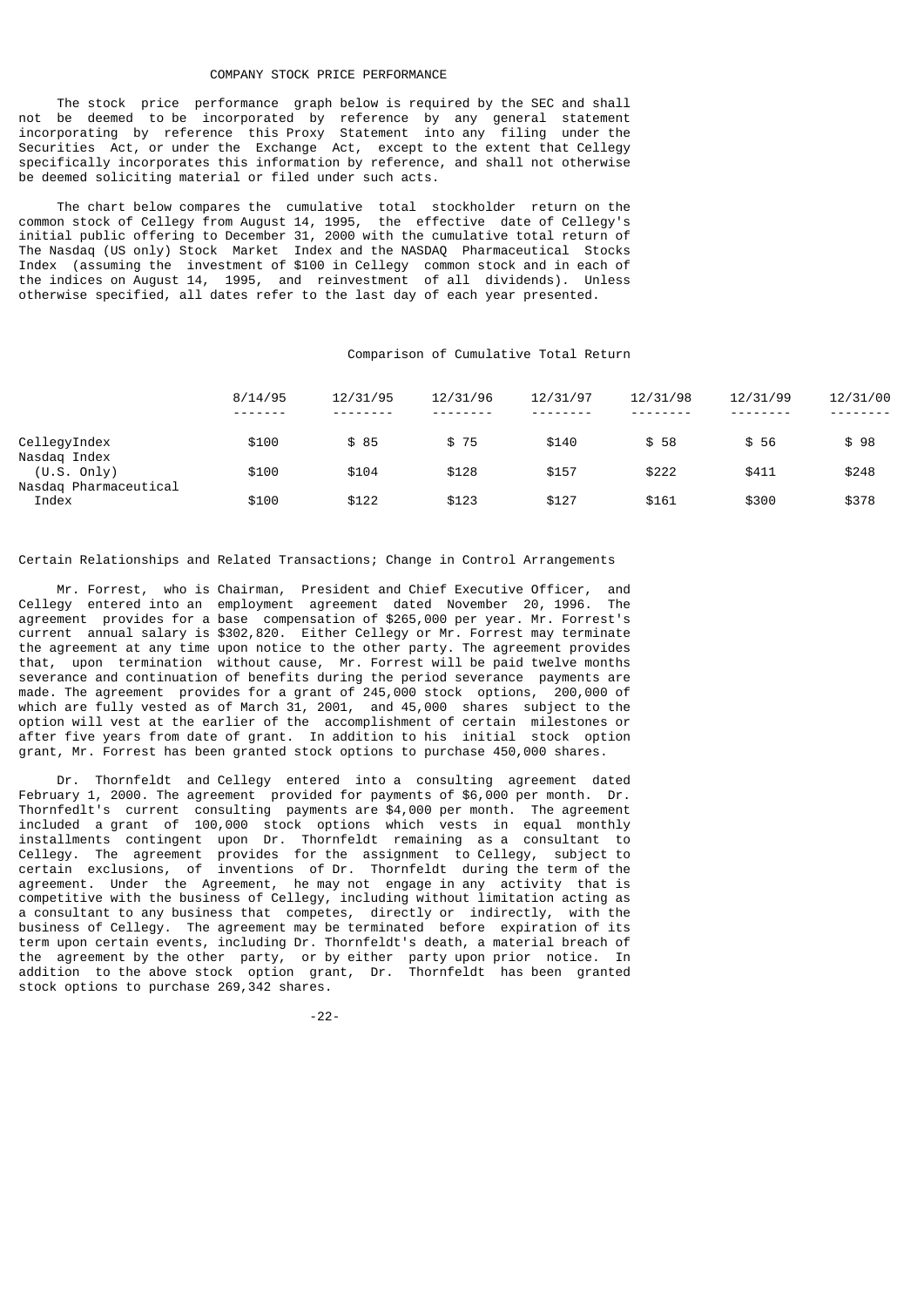The Compensation Committee, as plan administrator of the Plan, has the authority in certain circumstances to provide for accelerated vesting of the shares of common stock subject to outstanding options held by the Named Officers as well as other optionees under the Plan in connection with certain kinds of changes in control of Cellegy.

## SHAREHOLDER PROPOSALS

Advance Notice Procedures for Next Year's Annual Meeting

 Proposals of shareholders intended to be present at Cellegy's annual meeting of shareholders to be held in 2002 must be received in writing by Cellegy's Secretary at its principal executive offices not later than December 14, 2001. In addition, if Cellegy is not notified of a shareholder proposal by March 2, 2002, then the proxies held by management of Cellegy will provide for discretionary authority to vote against such shareholder proposal, even though such proposal is not discussed in the Proxy Statement.

# OTHER MATTERS

 The Board knows of no other matters that will be presented at the Annual Meeting. If however, any matter is properly presented at the Annual Meeting, the proxy solicited hereby will be voted in accordance with the judgment of the proxy holders.

By Order of the Board of Directors,

 /s/ K. Michael Forrest ----------------------------------------------- K. Michael Forrest Chairman, President and Chief Executive Officer

South San Francisco, California

All shareholders are urged to complete, sign, date and return the accompanying Proxy Card in the enclosed postage prepaid envelope. Thank you for your prompt attention to this matter.

-23-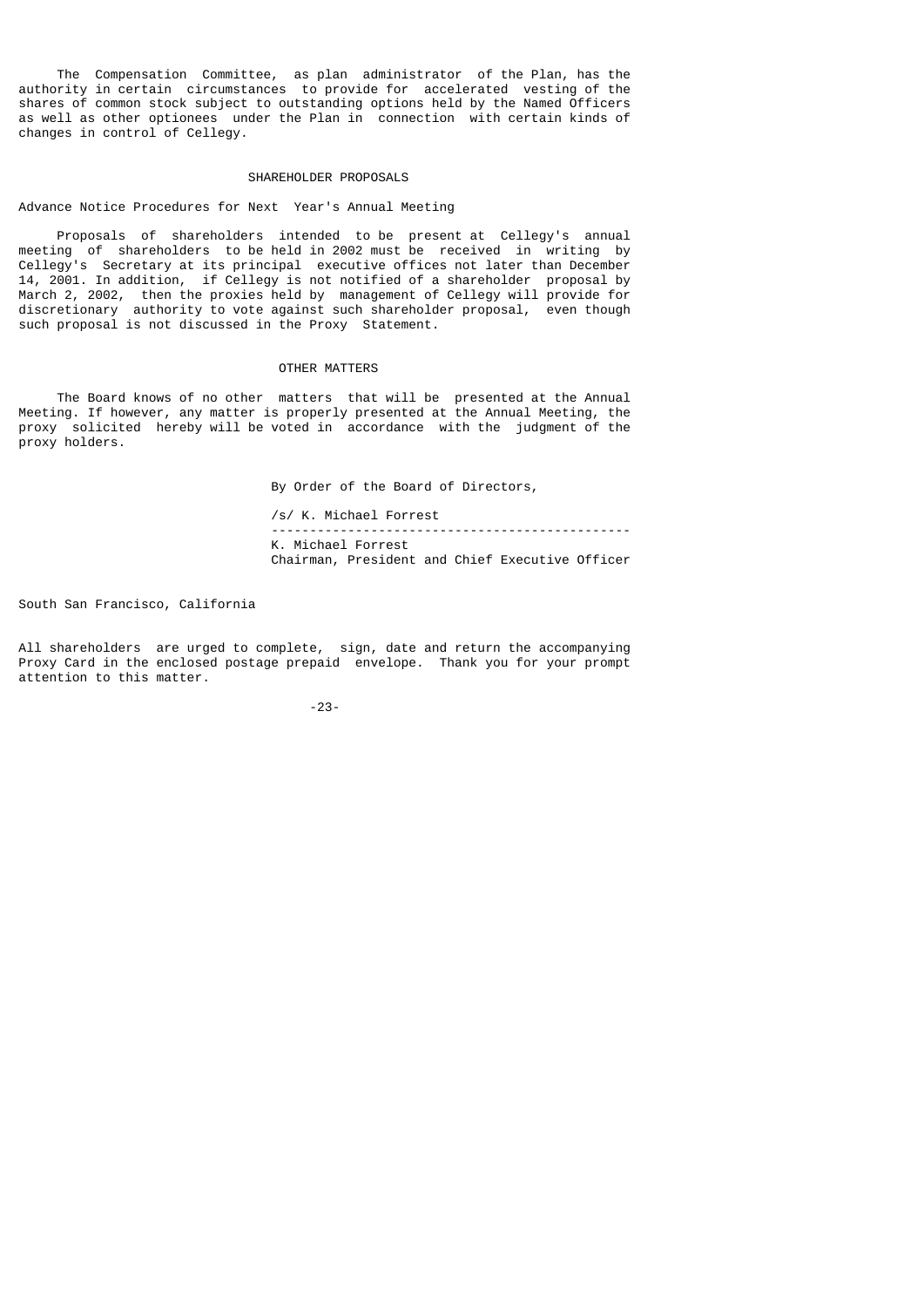# PROXY **CELLEGY PHARMACEUTICALS, INC.** PROXY

## PROXY FOR ANNUAL MEETING OF SHAREHOLDERS

# May 31, 2001

## THIS PROXY IS SOLICITED ON BEHALF OF THE BOARD OF DIRECTORS OF CELLEGY

 The undersigned hereby appoints K. Michael Forrest and Carl R. Thornfeldt, M.D., or either of them, each with full power of substitution, to represent the undersigned at the Annual Meeting of Shareholders of Cellegy Pharmaceuticals, Inc. ("Cellegy") to be held at 8:30 a.m. P.D.T., on May 31, 2001, at 349 Oyster Point Blvd., Suite 200, South San Francisco, California, and at any adjournments or postponements thereof, and to vote the number of shares the undersigned would be entitled to vote if personally present at the meeting on the following matters:

(Continued, and to be signed on the other side)

-24-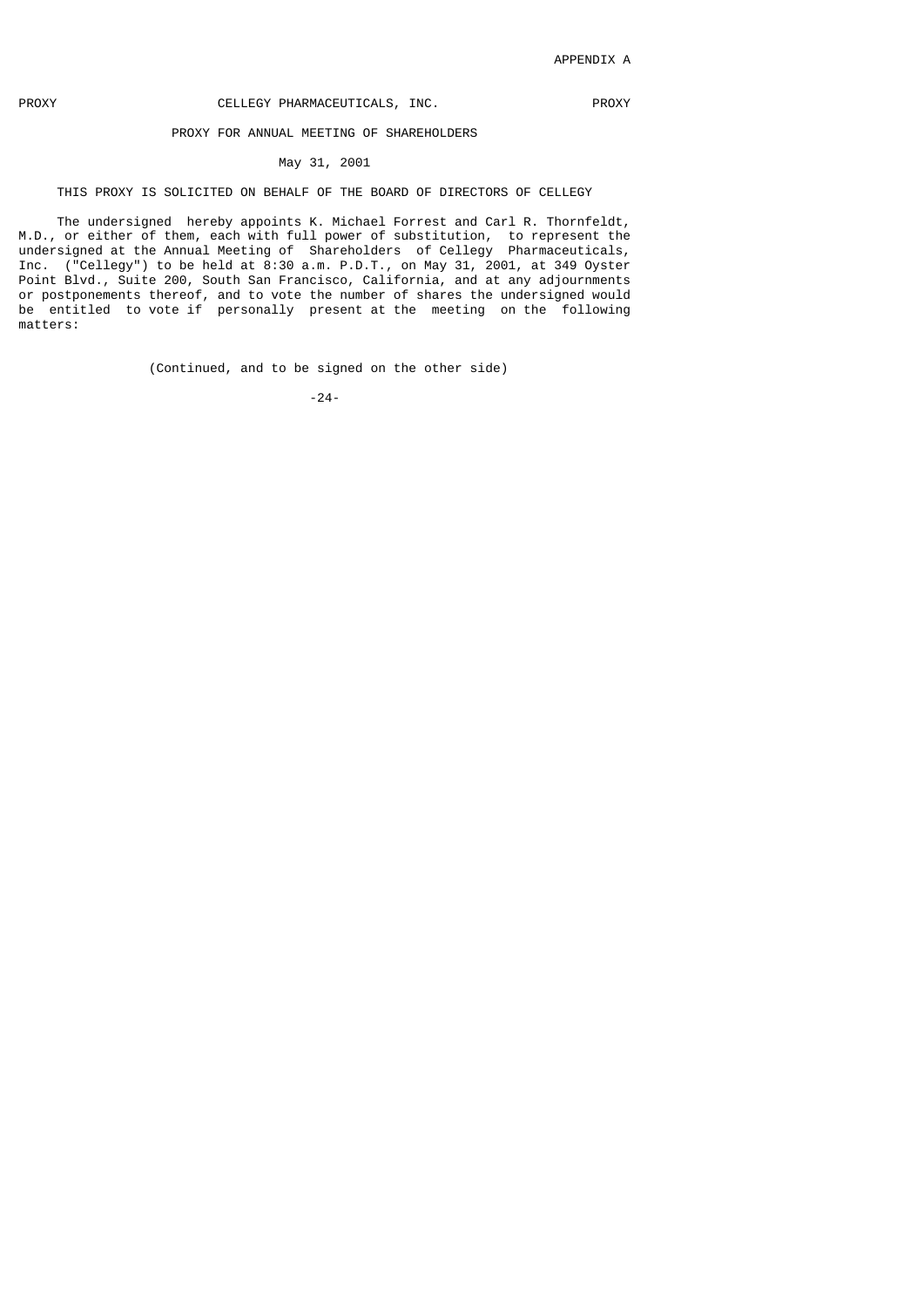### 1. ELECTION OF DIRECTORS:

[ ] FOR all nominees listed [ ] WITHHOLD AUTHORITY<br>below (except as indicated to vote for all nominees FOR ALL NOMINEES IISTED<br>below (except as indicated to vote for a<br>to the contrary below) listed below to the contrary below)

NOMINEES: K. Michael Forrest, Carl R. Thornfeldt, M.D., Jack L. Bowman, Tobi B. Klar, M.D., Ronald J. Saldarini, Ph.D., Alan A. Steigrod, Larry J. Wells, Felix J. Baker Ph.D. and Julian C. Baker

INSTRUCTION: To withhold authority to vote for any individual nominee, write that nominee's name on the space provided below:

------------------------------------------

2. APPROVAL OF AMENDMENT TO CELLEGY'S AMENDED AND RESTATED ARTICLES OF INCORPORATION TO INCREASE THE NUMBER OF AUTHORIZED SHARES OF COMMON STOCK BY 15,000,000 SHARES, FROM 20,000,000 to 35,000,000 SHARES

[ ] FOR [ ] AGAINST [ ] ABSTAIN

3. TO RATIFY THE APPOINTMENT OF ERNST & YOUNG LLP AS INDEPENDENT AUDITORS OF THE COMPANY FOR THE 2000 FISCAL YEAR.

[ ] FOR [ ] AGAINST [ ] ABSTAIN

4. THE TRANSACTION OF SUCH OTHER BUSINESS AS MAY PROPERLY COME BEFORE THE MEETING OR ANY ADJOURNMENTS OR POSTPONEMENTS OF THE MEETING.

 The Board of Directors recommends that you vote FOR the election of all nominees and FOR Proposal Nos. 2 and 3.

-25-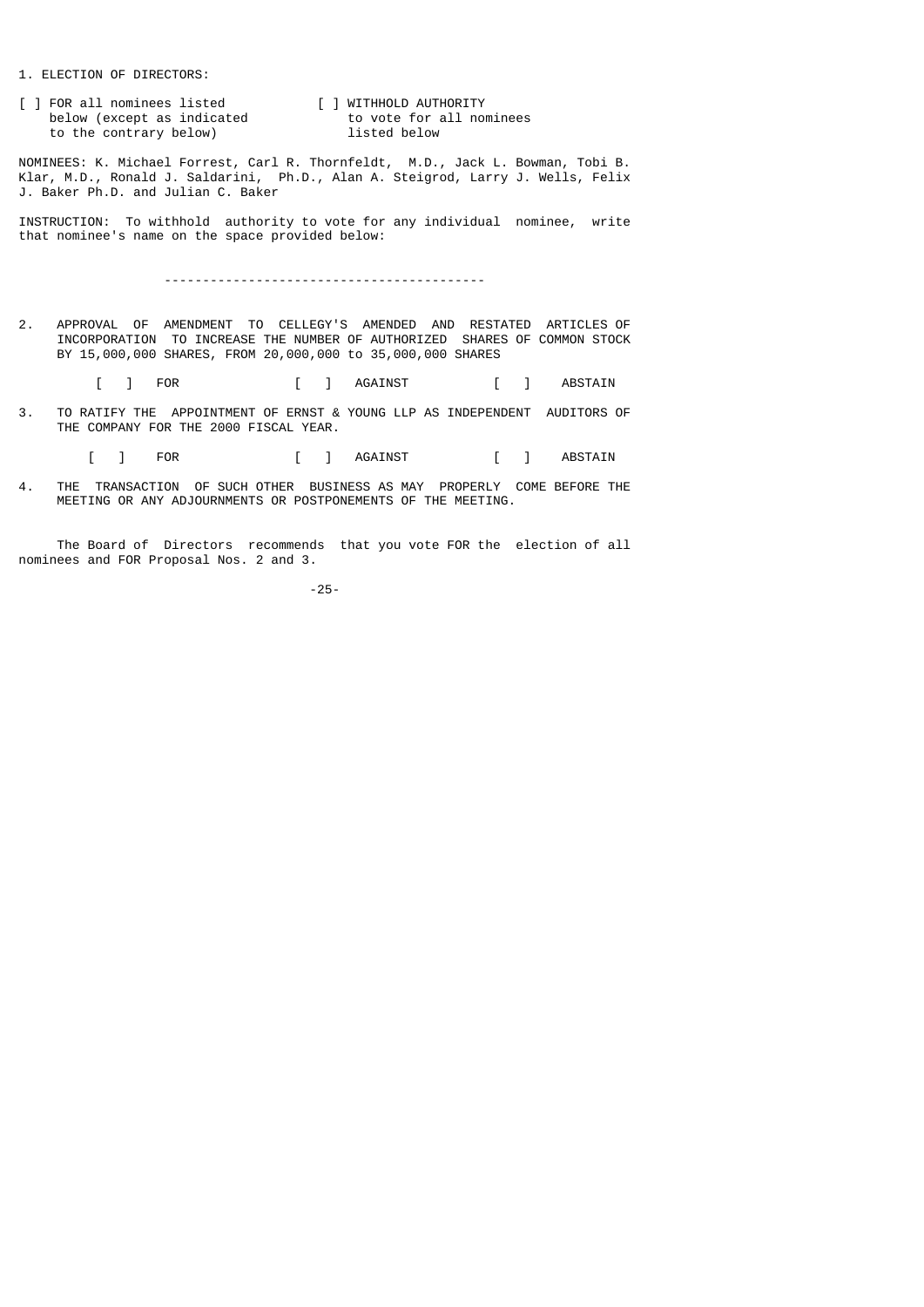THIS PROXY WILL BE VOTED AS DIRECTED ABOVE. WHEN NO CHOICE IS INDICATED, THIS PROXY WILL BE VOTED FOR THE ELECTION OF THE NINE NOMINEES FOR ELECTION TO THE BOARD OF DIRECTORS AND FOR PROPOSAL NOS. 2, AND 3. In their discretion, the proxy holders are authorized to vote upon such other business as may properly come before the meeting or any adjournments or postponements thereof to the extent authorized by Rule 14a-4(c) promulgated under the Securities Exchange Act of 1934, as amended.

I PLAN TO ATTEND THE MEETING [ ]

Dated:  $0.2001$ 

\_\_\_\_\_\_\_\_\_\_\_\_\_\_\_\_\_\_\_\_\_\_\_ (Print Shareholder(s) name)

(Signature(s) of Shareholder or Authorized Signatory)

Please sign as name appears hereon. Joint owners should each sign. If shares are held of record by a Corporation, the Proxy should be executed by the president, vice president, secretary or assistant secretary. When signing as attorney, executor, administrator, trustee or guardian, please give full title as such.

WHETHER OR NOT YOU PLAN TO ATTEND THE MEETING IN PERSON, YOU ARE URGED TO COMPLETE, DATE, SIGN AND PROMPTLY MAIL THIS PROXY IN THE ENCLOSED RETURN ENVELOPE SO THAT YOUR SHARES MAY BE REPRESENTED AT THE MEETING.

-26-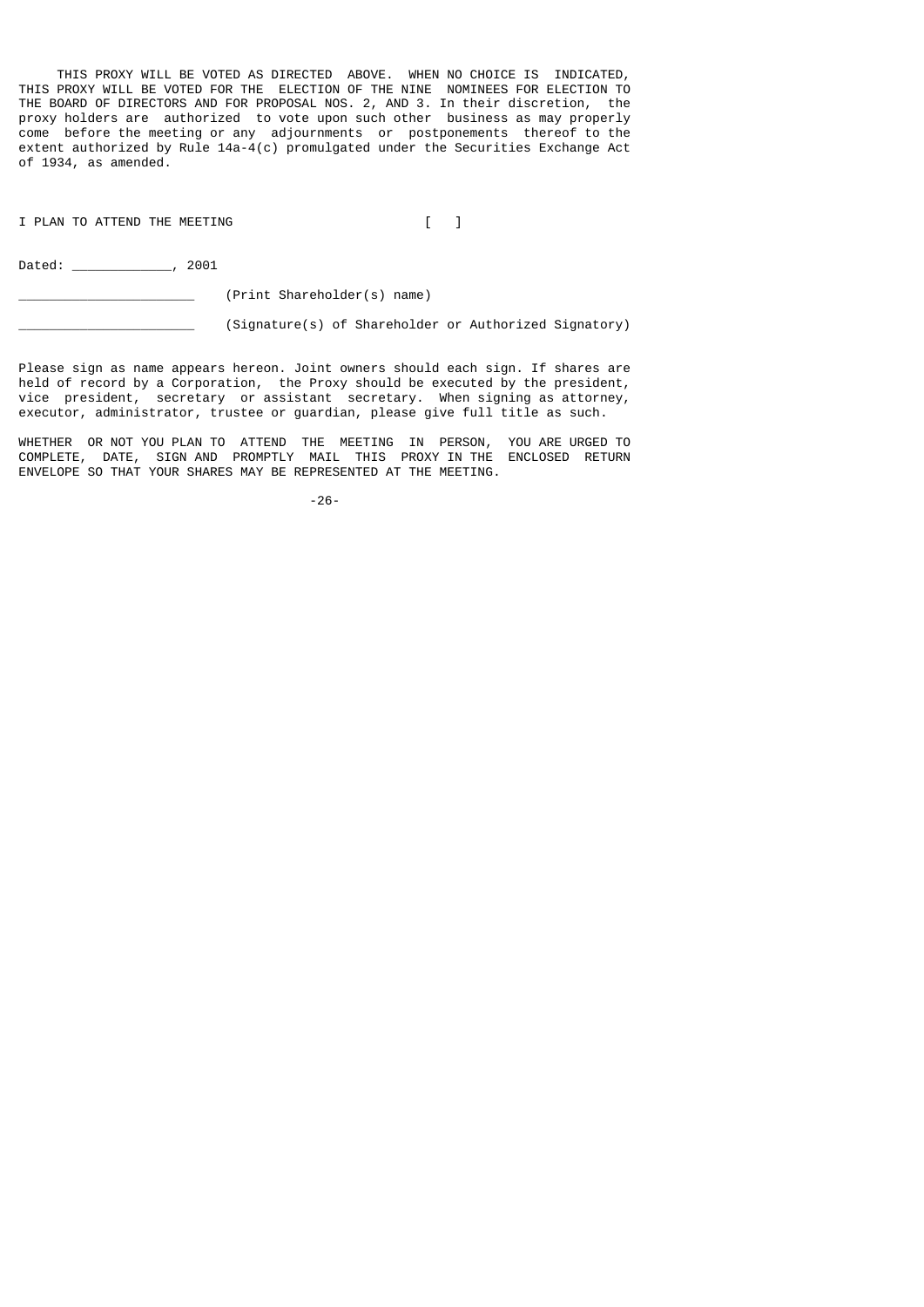#### APPENDIX B

#### AUDIT COMMITTEE CHARTER

## Organization

 This charter governs the operations of the Audit Committee ("Committee") of Cellegy Pharmaceuticals, Inc. ("Cellegy" or "Company"). The Committee reviews and reassesses the charter at least annually and obtains the approval of the Board of Directors ("Board"). The Committee is appointed by the Board and shall comprise at least three directors (effective year end 2000), each of whom is independent of Management and the Company. Members of the Committee shall be considered independent if they have no relationship that may interfere with the exercise of their independence from Management and the Company. All Committee members shall be financially literate, or shall become financially literate within a reasonable period of time after appointment to the Committee, and at least one member shall have accounting or related financial management expertise.

## Statement of Policy

 The Committee shall provide assistance to the Board in fulfilling their oversight responsibility to the shareholders, potential shareholders, the investment community, and others relating to the Company's financial statement and the financial reporting process, the systems of internal accounting and financial controls, the annual independent audit of the Company's financial statements, and the legal compliance and ethics programs as established by Management and the Board. In so doing, it is the responsibility to the Committee to maintain free and open communication between the Committee members, independent auditors, and Management. In discharging its oversight role, the Committee is empowered to investigate any matter brought to its attention with full access to all books, records, facilities, and personnel of the Company and the power to retain outside counsel, or other experts for this purpose.

#### Responsibilities and Processes

 The primary responsibility of the Audit Committee is to oversee the Company's financial reporting process on behalf of the Board and report the results of their activities to the Board. Management is responsible for preparing the Cellegy's financial statements, and the independent auditors are responsible for auditing those financial statements. The Committee in carrying out its responsibilities believes its policies and procedures should remain flexible, in order to best react to changing conditions and circumstances. The Committee will take the appropriate actions to set the overall corporate "tone" for quality financial reporting, sound business risk practices, and ethical behavior.

 The following shall be the principal recurring processes of the Committee in carrying out its oversight responsibilities. The processes are set forth as a guide with the understanding that the Committee may supplement them as appropriate.

 o The Committee shall have a clear understanding with Management and the independent auditors that the independent auditors are ultimately accountable to the Board and the Audit Committee, as representatives of the Company's shareholders. The Committee shall have the ultimate authority and responsibility to evaluate and, where appropriate, replace the independent auditors. The Committee shall discuss with the auditors their independence from Management and the Company and the matters included in the written disclosures required by the Independence Standards Board and shall consider

-27-